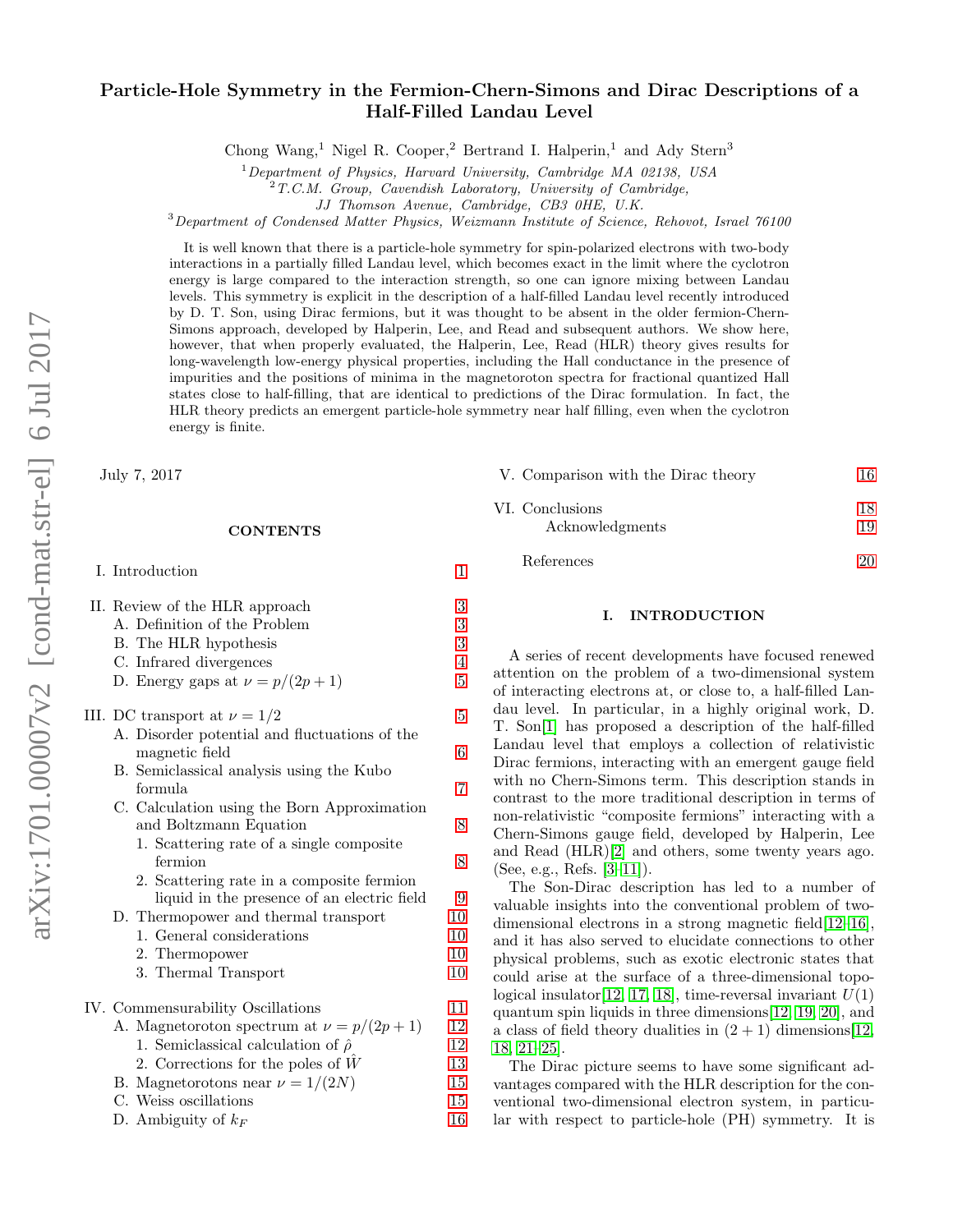well known that a partially-filled Landau level of spinpolarized electrons with two-body interactions should have an exact PH symmetry about half-filling, in the limit where the electron-electron interaction is weak compared to the cyclotron energy, so one can neglect mixing between Landau levels[\[26\]](#page-19-13). Numerical calculations, either through trial wave functions motivated by the composite fermi liquid picture[\[27,](#page-19-14) [28\]](#page-19-15), or through unbiased energetic calculations[\[14,](#page-19-16) [27\]](#page-19-14), seem to confirm that this symmetry is unbroken in the incompressible phase. This symmetry is made manifest in the Dirac model by setting a single parameter equal to zero, the Dirac mass  $m_D$ .

By contrast, the HLR approach is not explicitly PH symmetric, and in fact it has been questioned whether the approach is even compatible with PH symmetry[\[29,](#page-19-17) [30\]](#page-19-18). It has been suggested that the Dirac theory and the HLR theory actually represent different fixed points and that there might necessarily be some kind of discontinuous phase transition separating these fixed points[\[1,](#page-19-1) [29–](#page-19-17) [31\]](#page-19-19). These suggestions have been based on analyses of several key physical properties, in which it appeared that predictions of HLR were contradictory to PH symmetry.

In this paper, we reexamine several of these properties, and we find that when properly analyzed, the HLR theory gives identical results to the Dirac theory, in the limit of long wavelengths and low energies, near half filling. Some of the confusion about these points has arisen simply because the predictions of HLR theory were not previously analyzed with sufficient care. Despite our limitations to long-wavelengths and low-energies, we believe that our analysis casts strong doubt on the possibility that there is any regime of parameters in which the Dirac description and the HLR description correspond to two different phases of matter. Specifically, we have carried out detailed studies of two types of properties where it has been suggested that there are irreconcilable differences between the HLR and Son-Dirac descriptions – the Hall conductance of a half-filled Landau level in the presence of disorder, and the momentum values of the minima in the magnetoroton spectra of fractional quantized Hall states that are symmetrically displaced from  $\nu = 1/2$ .

In the presence of a disorder potential that is statistically PH symmetric, symmetry dictates that the Hall conductance should be exactly  $e^2/2h$ , in the absence of Landau level mixing. Since 1997, it has been widely believed that HLR is incompatible with this requirement, and that HLR implies deviations in the Hall conductance proportional to the inverse square of the mean-free path of the composite fermions. We show below, however, that when properly evaluated, these deviations are absent in the HLR theory, at least in the case of weak, long-wavelength, disorder potentials.

For a system where the electronic filling factor  $\nu$  is close to one half, oscillations in the conductivity at finite wave vector q and frequency  $\omega$  have been predicted, and in some cases observed, as a function of the deviations from half filling. These oscillations involve excitation or modulation at a non-zero wave vector  $q$ , where maxima or minima in some characteristic of the response are predicted to occur at a series of values of q, approximately given by

<span id="page-1-0"></span>
$$
q_n \approx \frac{z_n |e \Delta B|}{\hbar k_F} \tag{1}
$$

where  $z_n$  is the *n*-th zero of the  $J_1$  Bessel function,  $\Delta B$  is the deviation of the magnetic field from the field at half filling, and  $k_F$  is the Fermi wave vector of the composite fermions. PH symmetry requires that if the electron density is varied, while the magnetic field is held fixed, the wave vectors  $q_n$  should be precisely independent of the sign of  $\Delta B$ . In the Son-Dirac theory, Eq. [\(1\)](#page-1-0) directly obeys this PH symmetry, because the value of  $k_F$  is a constant, determined by the magnetic field, independent of the electron density. In HLR, however,  $k_F$  is determined by the electron density, which will be slightly different for positive and negative values of  $\Delta B$ . Therefore, if one were to treat Eq. [\(1\)](#page-1-0) as an exact equality, using the definition of  $k_F$  in HLR, one would find that PH symmetry is obeyed to first order in  $\Delta B$ , but is violated at second order.

We show below that a careful evaluation of the locations of minima in the magnetoroton excitation spectrum in fractional quantum Hall states close to  $\nu = 1/2$ , originally discussed by Simon and Halperin (SH)[\[10\]](#page-19-20), using the HLR approach, gives predictions that are PH symmetric, at least to order  $(\Delta B)^2$ . We show that these predictions coincide with the predictions of the Son-Dirac theory. The SH formulas actually contain corrections to Eq. [\(1\)](#page-1-0), which vanish in the limit  $\Delta B \to 0$  but are nonzero at order  $(\Delta B)^2$  and which precisely eliminate the PH asymmetry at this order.

We note that the results described above were both obtained by careful evaluation of the HLR theory at the RPA level, and did not require any explicit assumption of particle hole symmetry, or any apparent assumption about the ratio between the electron interaction strength and the bare electron cyclotron energy. These results suggest that even when this ratio is finite, so the electrons are not projected into a single Landau level, there may be an emergent PH symmetry, which becomes asymptotically exact in the limit of low-frequency, long-wavelength and small deviation from half-filling. Our results show that for the properties we have analyzed, this is true at least to some nontrivial orders in frequency, momentum and deviation from half-filling.

Within the context of HLR theory, we find that a similar degree of PH symmetry should emerge in the vicinity of other fractions of the form  $1/(2n)$ , such as  $1/4$ ,  $1/6$ , etc. As a practical matter, this is only of interest for small values of  $n$ , since at least for the case of Coulomb interactions between the electrons, the ground state for values of  $n > 3$  appears to be a Wigner crystal of electrons, rather than a liquid of composite fermions. Nevertheless, an emergent PH symmetry at  $\nu = 1/4$  or 1/6 would be noteworthy, since there is no exact particle hole symmetry about fractions other than  $1/2$ , even for electrons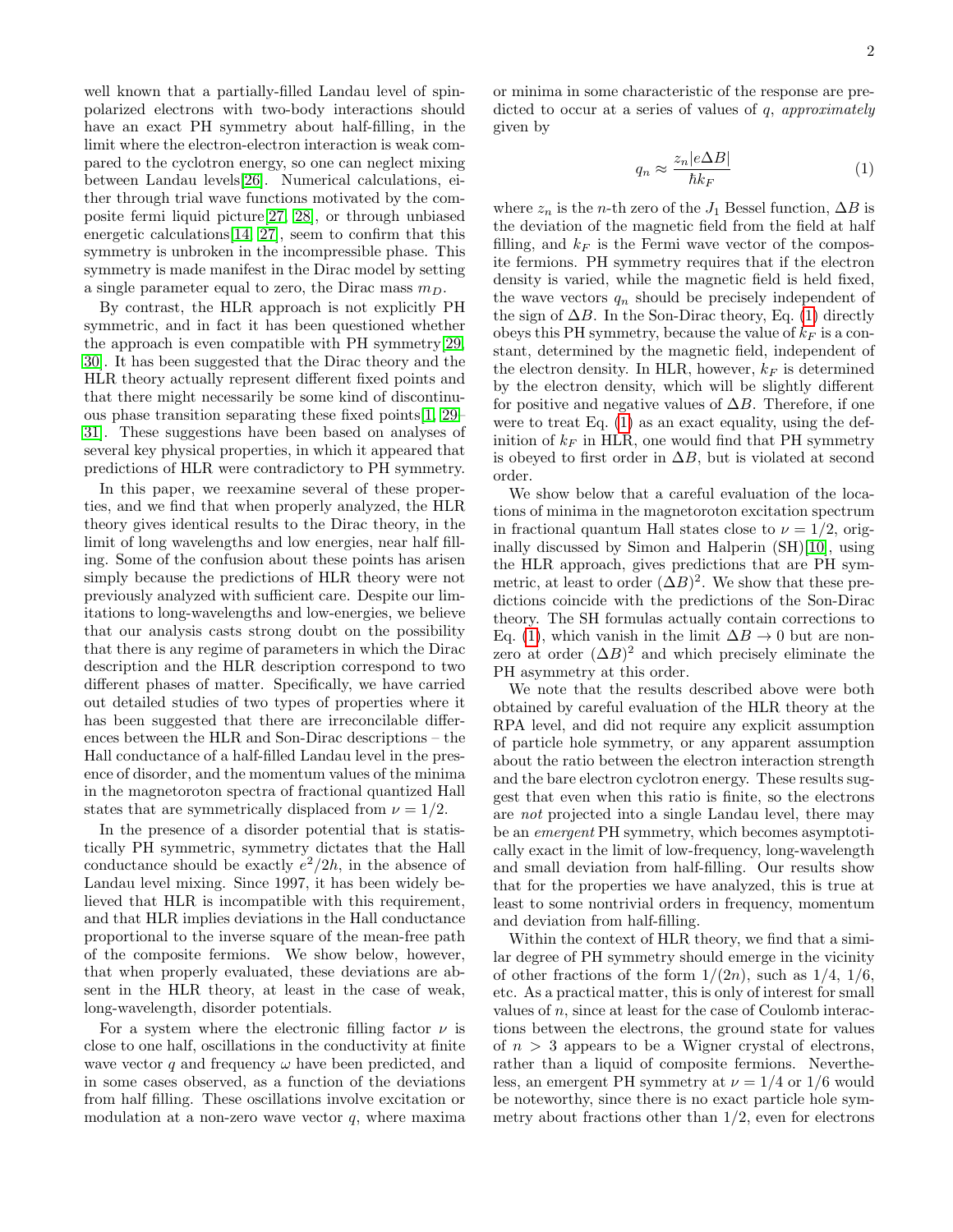confined to a single Landau level.

The structure of the paper is the following. In the next Section we review the HLR approach to the halffilled Landau level. In Section [III](#page-4-1) we address the issue of dc transport at  $\nu = 1/2$  in the presence of disorder, and show how the HLR approach yields results which are consistent with the requirements of particle-hole symmetry. In Section [IV](#page-10-0) we address "commensurability oscillations", which occur at fillings slightly away from  $\nu = 1/2$ , with a focus on the locations of minima in the dispersion curves for the lowest-energy magnetoroton excitations in fractional quantized Hall states near half filling. We show how an analysis within the HLR approach yields results that are consistent with the requirements of particle-hole symmetry. In Section [V,](#page-15-1) we review the Son-Dirac approach, and make a comparison between results of that approach and our analyses based on HLR. We conclude with a Summary section.

#### <span id="page-2-0"></span>II. REVIEW OF THE HLR APPROACH

### <span id="page-2-1"></span>A. Definition of the Problem

We consider a two-dimensional system of interacting electrons in a strong magnetic field, with a Landau level filling fraction  $\nu$  that is equal to or close to  $\nu = 1/2$ . We assume that the electrons are fully spin polarized, so we may neglect the spin degree of freedom. The Hamiltonian of the system may be written in the form

$$
H_0 = \sum_j \frac{|\mathbf{p}_j - \mathbf{A}(\mathbf{r}_j)|^2}{2m} + V_2,
$$
 (2)

where  $V_2$  is a two-body interaction of the form

$$
V_2 = \frac{1}{2} \sum_{i \neq j} v_2 (\mathbf{r}_i - \mathbf{r}_j), \tag{3}
$$

and A is the vector potential due to a uniform magnetic field B in the z-direction. In the case where  $v_2$  is a longrange potential, the Hamiltonian must include interactions between the electrons and a uniform neutralizing background, which we include in  $V_2$ . In the presence of impurities, we shall add a one-body potential  $V_1(\mathbf{r}_i)$ which depends on position; for the present, however, we shall consider a system without impurities, so we take  $V_1 = 0$ . Except where otherwise stated, we use units where the electron charge is positive and equal to unity, and  $\hbar = c = 1$ .

The system under consideration has several important properties. First, it is Galilean invariant, so that it must obey Kohn's theorem, which states that the response to a uniform time-varying electric field should be the same as for a system of non-interacting electrons in the given magnetic field. Second, as mentioned in the Introduction, in the limit where the electron mass  $m$  is taken to zero, so that the cyclotron energy becomes infinite while

the electron-electron interaction is held fixed, the system should manifest an exact PH symmetry about Landaulevel filling fraction  $\nu = 1/2$ . We shall see to what extent these properties are preserved by approximations that have been proposed for treating the system.

### <span id="page-2-2"></span>B. The HLR hypothesis

The fermion-Chern-Simons approach employed in HLR began with an exact unitary transformation, a singular gauge transformation, where the many-body electron wave function is multiplied by a phase factor that depends on the positions of all the electrons, such that the transformed Hamiltonian acquires a Chern-Simons gauge field  $a_{\mu}$ , with  $-2$  flux quanta attached to every electron. The transformed problem may be expressed in Lagrangian form by the following Lagrangian density:

<span id="page-2-3"></span>
$$
\mathcal{L}_0 = \bar{\psi} \left( iD_t - \mu + \frac{\mathbf{D} \cdot \mathbf{D}}{2m} \right) \psi - \frac{ada}{8\pi} + \mathcal{L}_{\text{int}} \tag{4}
$$

$$
ada \equiv \varepsilon^{\mu\nu\lambda} a_{\mu} \partial_{\nu} a_{\lambda} \tag{5}
$$

$$
D_{\mu} \equiv \partial_{\mu} + i \left( a_{\mu} + A_{\mu} \right). \tag{6}
$$

Taking the variation of the Lagrangian with respect to  $a_0$ , we obtain the constraint

$$
\nabla \times \mathbf{a} = -4\pi \,\bar{\psi}\psi = -4\pi \, n_{\text{el}}(\mathbf{r}).\tag{7}
$$

In these equations,  $\psi$  is the Grassmann field for a set of transformed "composite fermions" (CFs), whose density  $\psi \psi$  is identical to the electron density  $n_{el}(\mathbf{r})$ .

At this stage, we have merely transformed one insoluble problem to another. However, the transformed problem admits a sensible mean-field approximation, whereas the original problem did not. In particular, if the Landau level is half full, so that there is one electron for each quantum of electromagnetic flux, the mean field problem describes a set of non-interacting fermions in zero magnetic field. To go beyond mean-field theory, one must include the effects of fluctuations in the gauge field and fluctuations in the two-body potential. The central hypothesis of HLR is that, in principle, one could obtain the correct properties of the system by starting from the mean field solution, treating the omitted fluctuation terms via perturbation theory. This assumes that the interacting ground state can be reached from the mean-field solution by turning on the perturbing terms adiabatically, without encountering any phase transition. Among the consequences of this assumption are that the ground state at  $\nu = 1/2$  should be compressible, and that there should be something like a Fermi surface, with a well-defined Fermi wave vector,  $k_F = 4\pi n_{\text{el}}[2, 8, 9, 11].$  $k_F = 4\pi n_{\text{el}}[2, 8, 9, 11].$  $k_F = 4\pi n_{\text{el}}[2, 8, 9, 11].$  $k_F = 4\pi n_{\text{el}}[2, 8, 9, 11].$  $k_F = 4\pi n_{\text{el}}[2, 8, 9, 11].$  $k_F = 4\pi n_{\text{el}}[2, 8, 9, 11].$ 

Experimentally, in GaAs two-dimensional electron systems, it appears that the HLR hypothesis is correct for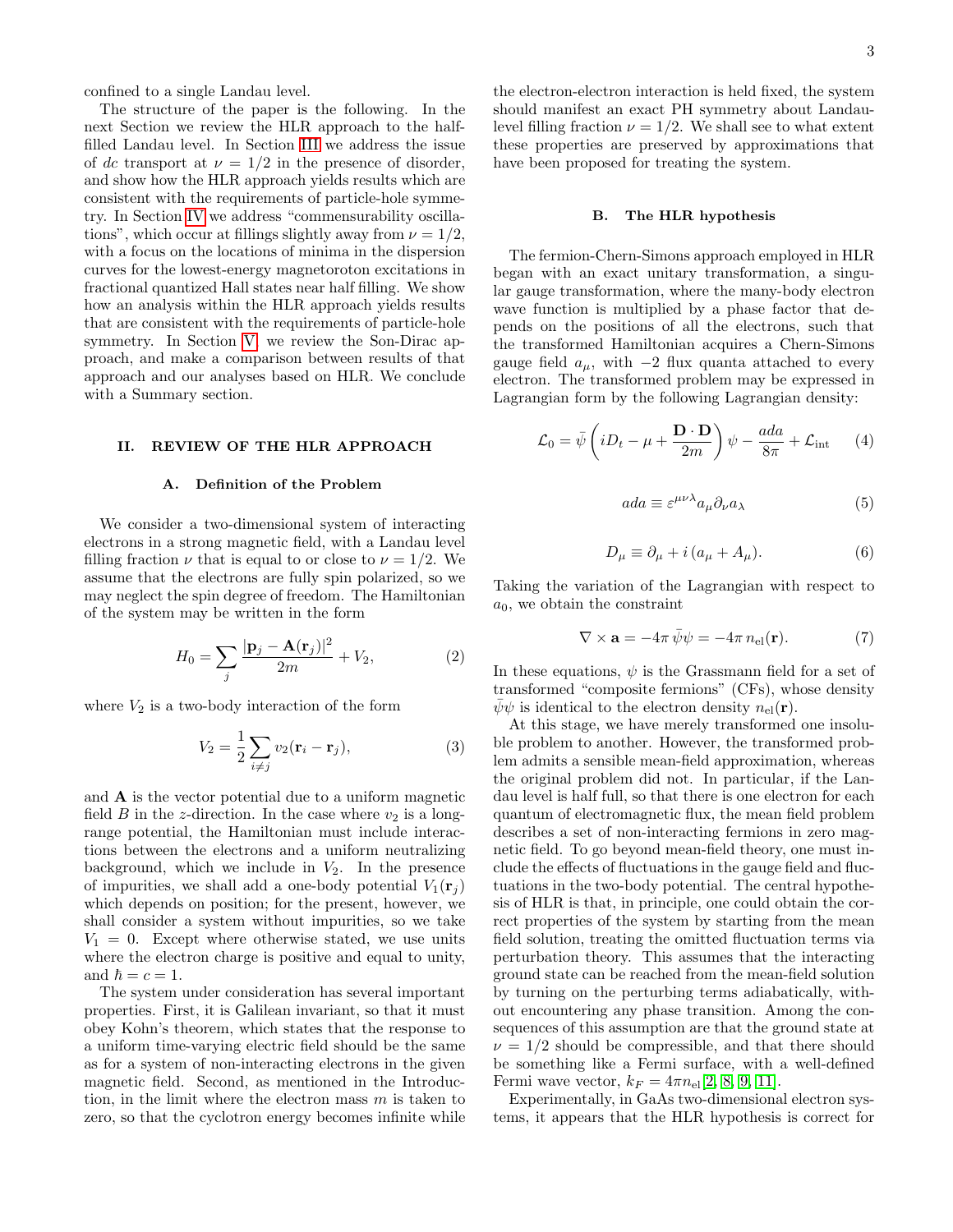electrons in the lowest Landau level. However, it appears that the HLR hypothesis breaks down for electrons in the second Landau level, where one observes an incompressible fractional Hall state, with an energy gap, at half filling, in high quality samples[\[32\]](#page-19-23). It is widely believed that this quantized Hall state may be understood as arising from an instability of the Fermi surface to formation of Cooper pairs in the second Landau level[\[33](#page-20-0)[–36\]](#page-20-1). In still higher Landau levels, it appears that the Fermi surface is unstable with respect to the formation of charge density waves, which can lead to a large anisotropy in the measured electrical resistivity at low temperatures[\[37–](#page-20-2)[40\]](#page-20-3).

If one is interested in dynamic properties, such as the response to a time-dependent and space-dependent electric field, the first level of approximation, beyond static mean field theory, is the random phase approximation (RPA), or time-dependent Hartree approximation. In this approximation, the composite fermions are treated as non-interacting fermions, with the bare mass m, driven by an effective electromagnetic field which is the sum of the applied external electromagnetic field, the Hartree potential arising from the interaction  $V_2$ , in the case where there are induced modulations in the selfconsistent charge density, and induced electric and magnetic fields arising from modulations of the Chern Simons gauge field. These fields may be written as

$$
\mathbf{e} = -4\pi \hat{z} \times \mathbf{j}_{\text{el}}, \quad b = -4\pi n_{\text{el}}, \tag{8}
$$

where  $\mathbf{j}_{el}$  is the electron current density at the point in question.

As we shall discuss further below, many properties of the system near  $\nu = 1/2$  are described properly by the RPA, including the response of the system to a uniform time-dependent electric field. However, use of the unrenormalized electron mass as assumed in the RPA, can lead to a serious error in the energy scale for various excitations. A proper low-energy description of the composite fermion liquid requires the use of an effective mass  $m^*$ , which may be very different than the bare mass m. In particular, one expects that the renormalized mass should be determined by the electron-electron interaction  $v_2$ , and should be independent of m, in the limit where  $m \to 0$  and the cyclotron energy goes to infinity. The renormalized mass enters directly in the low temperature specific heat, and it also is manifest in the magnitudes of the energy gaps at fractional quantized Hall states of the form  $\nu = p/(2p+1)$ , where p is a positive or negative integer, in the limit  $|p| \to \infty$  or  $\nu \to 1/2[2, 11]$  $\nu \to 1/2[2, 11]$  $\nu \to 1/2[2, 11]$ .

A simple modification of the RPA, which we denote RPA<sup>\*</sup>, would consist of replacing m by  $m^*$  in the RPA. Although this would correctly give the energy scale for the specific heat and energy gaps in the fractional quantized Hall states, this would change the response to a time-dependent uniform electric field, which was correctly given in RPA. Specifically, if we write  $\mathbf{E} = \hat{\rho}(\omega)\mathbf{i}_{\text{el}}$ , at frequency  $\omega$ , then it is required by Kohn's theorem that the resistivity tensor should be given by

<span id="page-3-1"></span>
$$
\hat{\rho}(\omega) = -im\omega - 4\pi \hat{\epsilon},\tag{9}
$$

where  $\hat{\epsilon}$  is the unit antisymmetric tensor,  $\epsilon_{xy} = -\epsilon_{yx}$  = 1. Using RPA<sup>\*</sup>, one would find, incorrectly, that m is replaced by  $m^*$  in the formula for  $\hat{\rho}$ .

This defect in RPA\* is familiar from the theory of ordinary Fermi liquids. In order to get the correct lowfrequency response functions in the presence of a renormalized effective mass, it is necessary to include effects of the Landau interaction parameters  $F_l$ . These may be defined by the energy cost to form a distortion of the Fermi surface. Specifically, a small distortion of the form

$$
\delta k_F(\mathbf{r}, \theta) = \sum_{l=-\infty}^{\infty} u_l(\mathbf{r}) e^{-il\theta} \tag{10}
$$

will have an energy cost

$$
\delta E = \frac{v_F^* k_F}{4\pi} \int d^2 \mathbf{r} \sum_{l=-\infty}^{\infty} (1 + F_l) |u_l(\mathbf{r})|^2, \qquad (11)
$$

where  $v_F^* \equiv k_F/m^*$ . For a Galilean invariant system, we must have

$$
F_1 = F_{-1} = (m/m^*) - 1 = (v_F^*/v_F) - 1.
$$
 (12)

As noted in SH [\[10\]](#page-19-20), inclusion of these interaction parameters will also restore the correct response for the composite fermion system at  $\nu = 1/2$ . In the presence of a non-zero current, the  $l = \pm 1$  parameters lead to an extra force on the electrons, which restores  $m^*$  to  $m$  in the resistivity tensor [\(9\)](#page-3-1).

We remark that it is also necessary to take into account a Landau interaction parameter if one wishes to obtain the correct value for the electron compressibility. As in a normal Fermi liquid, we have

$$
\frac{d\mu}{dn_{\rm el}} = \frac{2\pi}{m^*} (1 + F_0),\tag{13}
$$

where  $\mu$  is the chemical potential (defined to exclude the contribution of the macroscopic electrostatic potential).

## <span id="page-3-0"></span>C. Infrared divergences

As was already observed in HLR, in the case of Coulomb interactions, which behave as  $1/r$  for large separations  $r$ , an analysis of contributions to the effective mass  $m^*$  arising from long-wavelength fluctuations of the Chern-Simons gauge field predicts a logarithmic divergence in  $m^*$  as one approaches the Fermi surface. A similar divergence is found in the Landau interaction parameters, however, so that Galilean invariance is preserved, and the compressibility remains finite. The decay rate for quasiparticles close to the Fermi energy is predicted to be small compared to the quasiparticle energy, in this case, so that the quasiparticle excitations remain well-defined, and the composite Fermion system may be described as a "marginal Fermi liquid." Similar infrared divergences are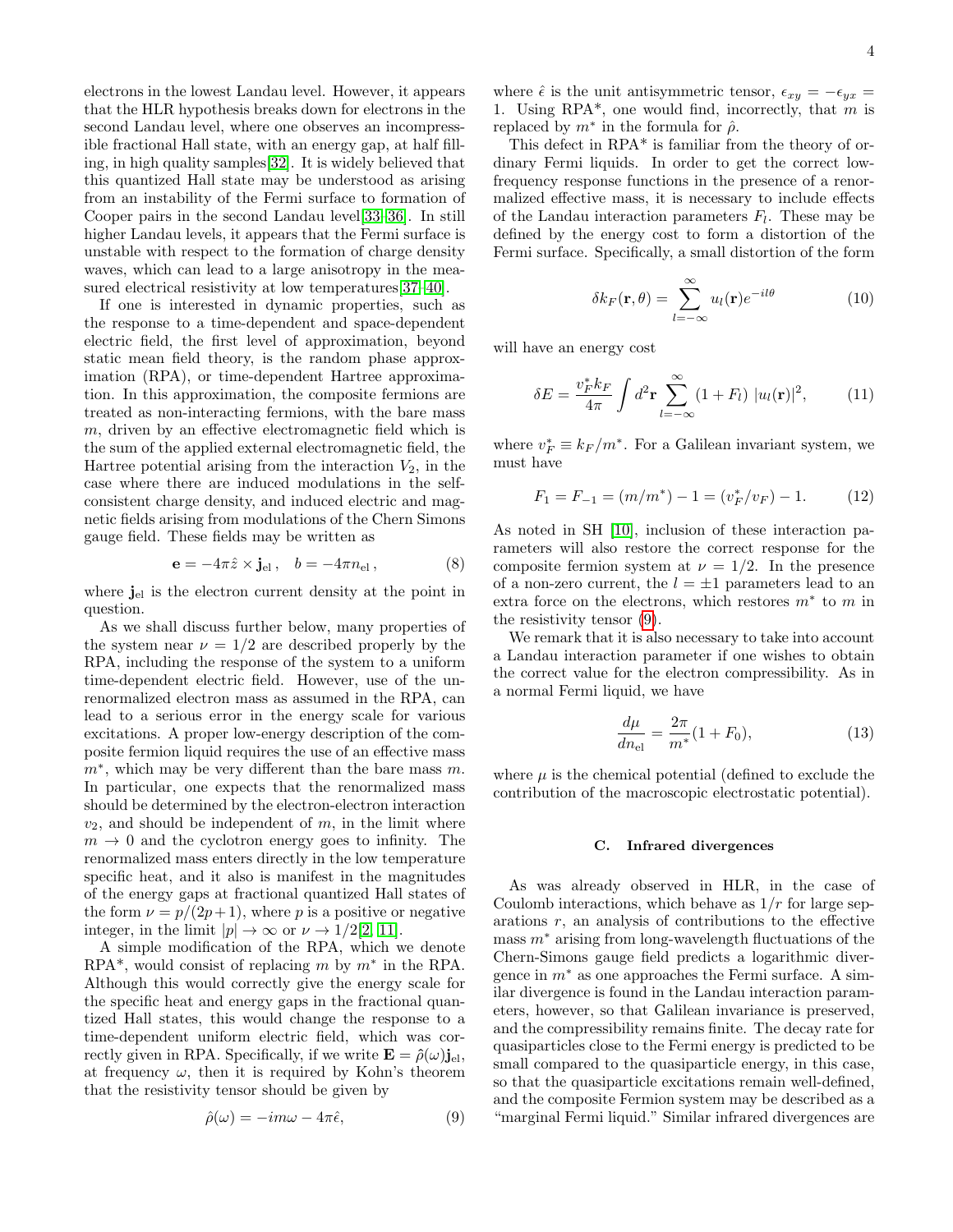found in the Son-Dirac theory of the half-filled Landau level.

It is believed that these infrared divergences will be absent, and  $m^*$  will remain finite, if one assumes an electron-electron interaction that falls off more slowly than  $1/r$ , so that long-wavelength density fluctuations in the electron density are suppressed. Moreover, these divergences are irrelevant to the issues of PH symmetry which are the focus of the current investigation. Consequently, we shall assume, for the purposes of our discussion, that we are dealing with an electron-electron interaction that falls of more slowly than  $1/r$  and that  $m^*$  is finite.

We remark that for short-range electron-electron interactions, fluctuations in the gauge field lead to divergences that are stronger than logarithmic, and long-lived quasiparticles can no longer be defined at the Fermi surface. Nevertheless, it is believed that many predictions of the HLR theory remain valid in this case[\[8,](#page-19-21) [9\]](#page-19-22). We expect that the results of the present paper with regard to particle hole symmetry should also apply in the case of short-range interactions, but we have not investigated this case in detail.

## <span id="page-4-0"></span>D. Energy gaps at  $\nu = p/(2p+1)$

According to the HLR picture, if there is a finite effective mass  $m^*$  at  $\nu = 1/2$ , then for fractional quantized Hall states of the form  $\nu = p/(2p+1)$ , where p is a positive or negative integer, the energy gaps, in the limit  $p \to \infty$ , should have the asymptotic form

<span id="page-4-2"></span>
$$
E_g = \frac{|\Delta B|}{m^*},\tag{14}
$$

where  $\Delta B$  the deviation from the magnetic field at  $\nu =$ 1/2 for the given electron density, i.e.,

$$
\Delta B = B - 4\pi n_{\rm el} = \frac{B}{2p+1}.
$$
 (15)

Note that the allowed values of  $\Delta B$  are symmetric about  $\nu = 1/2$ , assuming that the electron density is varied while B is held fixed, since  $\Delta B(p) = -\Delta B(-p-1)$ .

In the limit  $m \to 0$ , PH symmetry requires that the energy gap should be the same for  $\Delta B$  and  $-\Delta B$ , assuming that  $B$  has been held fixed. Equation  $(14)$  will satisfy this requirement, at least to first order order in  $\Delta B$ . Symmetry beyond first order depends on the choice of  $m^*$  used in the formula. Although the HLR analysis specifies that  $m^*$  should be evaluated under the condition of  $\nu = 1/2$ , there is still an ambiguity when  $\Delta B \neq 0$ , because one must decide whether to use the value appropriate for the given magnetic field or for the given electron density. These conditions are precisely equivalent to each other only when  $\Delta B = 0$ . If one employs in Eq. [\(14\)](#page-4-2) the value of  $m^*$  calculated at the given value of  $B$ , then the formula will exhibit PH symmetry to all orders in  $\Delta B$ .

If one were to use the value of  $m^*$  calculated at the given value of  $n_{el}$ , however, there would be violations of PH symmetry at second order in  $\Delta B$ .

In practice, the value of the renormalized mass cannot be calculated entirely within the HLR approach, so the value of  $m^*$  to be used in the effective theory must be obtained from experiment or from some other microscopic calculation. Thus we can say that the HLR theory is compatible with PH symmetry in the fractional quantized Hall energy gaps, but it can only be deduced from the theory to first order in  $\Delta B$ . We remark that the same situation occurs in the Son-Dirac theory. Precise PH symmetry in that case depends on a separate assumption that the renormalized value of the Dirac velocity should be determined by the magnetic field and not by the electron density.

## <span id="page-4-1"></span>III. DC TRANSPORT AT  $\nu = 1/2$

PH symmetry, in the limit  $m \to 0$ , implies that the Hall conductivity in response to a spatially uniform electric field should be precisely given by

$$
\sigma_{xy} = -\sigma_{yx} = \frac{1}{4\pi},\tag{16}
$$

regardless of the applied frequency. This should be true even in the presence of impurities, provided that the disorder potential  $V_{\text{imp}}$  is PH symmetric in a statistical sense. This means that if one chooses the uniform background potential such that the average  $\langle V_{\text{imp}} \rangle = 0$ , then all odd moments of the disorder potential must vanish.

In the absence of impurities, we may use the result [\(9\)](#page-3-1) for a Galilean invariant system to calculate the conductivity tensor

<span id="page-4-3"></span>
$$
\hat{\sigma}(\omega) = \hat{\rho}^{-1}(\omega) = \frac{-im\omega + 4\pi\hat{\epsilon}}{16\pi^2 - m^2\omega^2}.
$$
 (17)

If  $m = 0$ , this gives  $\hat{\sigma}(\omega) = -\hat{\epsilon}/4\pi$ , which satisfies the condition for PH symmetry. As we have seen, the HLR theory will satisfy Galilean invariance if the  $F_{\pm 1}$  interaction parameter is taken into account. However, if one were to use the renormalized mass without the  $F_{\pm 1}$  interaction, one would find that m is replaced by  $m^*$  in Eq. [\(17\)](#page-4-3), so that particle hole symmetry would not be satisfied for  $\omega \neq 0$ .

Of greater interest is the dc Hall conductivity in the presence of impurities. For many years, beginning with the work of Kivelson et al. in 1997[\[29\]](#page-19-17), it has been widely believed that the HLR approach must give a result for the dc Hall conductivity that is inconsistent with PH symmetry, at least at the level of RPA and perhaps beyond, if the mean free path for composite fermions is finite. The reasoning goes as follows. Within the HLR approach, the electron resistivity tensor is related to the resistivity tensor of the composite fermions by

$$
\hat{\rho} = \hat{\rho}^{\text{cf}} + \hat{\rho}^{\text{cs}},\tag{18}
$$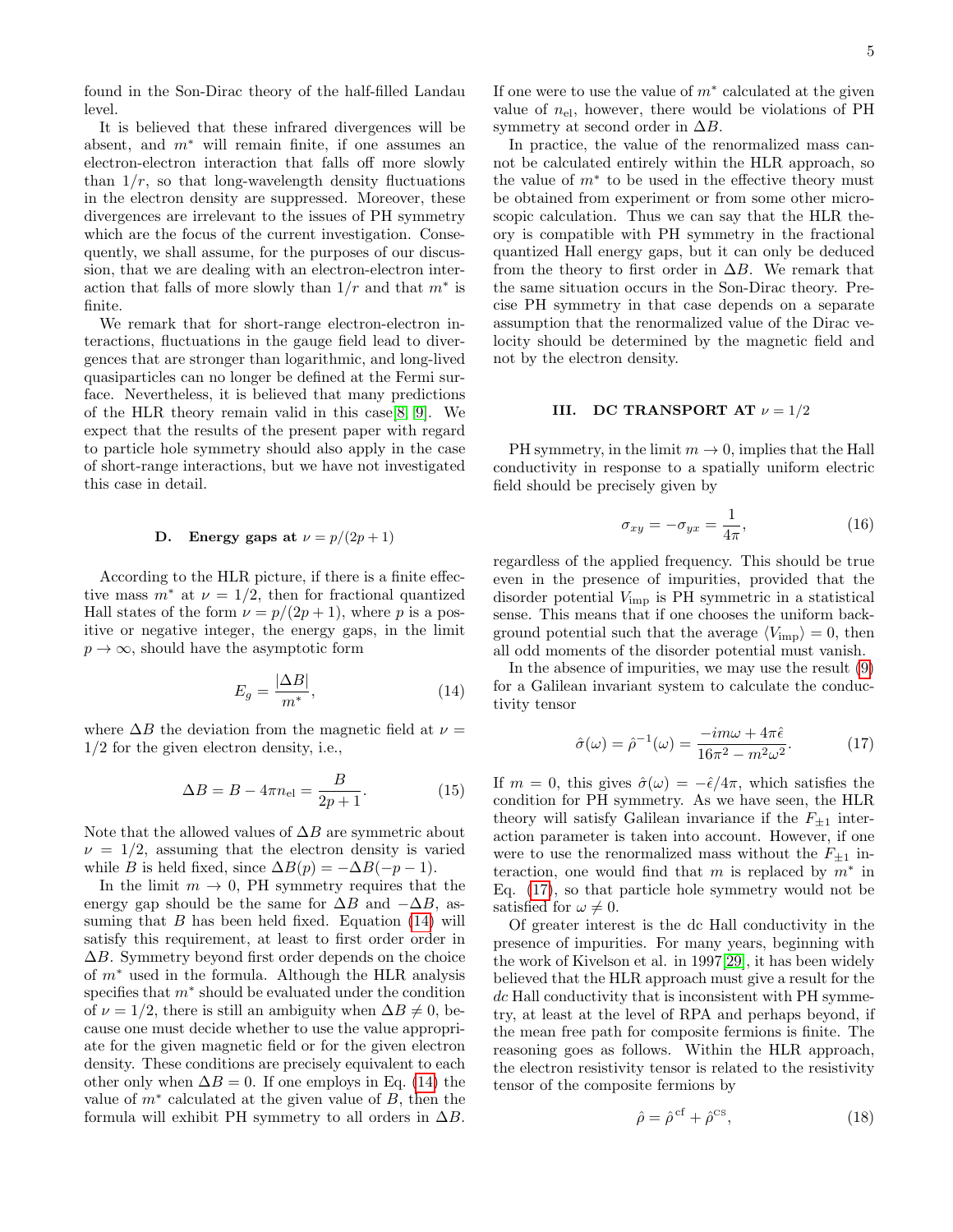where  $\hat{\rho}^{\text{CS}}$  is the Chern-Simons resistivity tensor, given by

$$
\hat{\rho}^{\text{CS}} = -4\pi \hat{\epsilon}.\tag{19}
$$

One finds that in order to obtain the PH symmetric result for  $\sigma_{xy}$ , if  $\rho_{xx} \neq 0$ , it is necessary that  $\sigma_{xy}^{\text{cf}} = -1/4\pi$ . However, it was argued that  $\sigma_{xy}^{\text{cf}}$  is necessarily equal to zero at  $\nu = 1/2$ . This is because, in the absence of impurities, the composite fermions see an average effective magnetic field equal to zero, which is effectively invariant under time reversal. The presence of impurities leads to non-uniformities in the electron density, which lead to local fluctuations in the effective magnetic field  $b(\mathbf{r})$ . These fluctuations, in turn, will be the dominant source of scattering of composite fermions, under conditions where the correlation length for the impurity potential is large compared to the Fermi wave length. If the impurity potential is statistically PH symmetric, then there will be equal probability to have a positive or negative value of b at any point, so that the resulting perturbation to the composite fermions should again be invariant under time reversal in a statistical sense.

The fallacy we find here in this reasoning is that fluctuations in b are correlated with fluctuations in the electrostatic potential, which though their effects are weak compared to the effects of  $b$ , are sufficient to break the statistical time-reversal symmetry produced by the b fluctuations alone. We shall see below that when these correlated fluctuations are taken into account we recover precisely the result  $\sigma_{xy}^{\text{cf}} = -1/4\pi$  required by PH symmetry.

In the subsections below, we show how disorder leads to the desired result for  $\sigma_{xy}^{cf}$ . As there are some subtleties involved in these calculations, we present here two different derivations, which bring different insights to the problem and which may be applicable in somewhat different regimes. The first derivation employs a semi-classical analysis and uses the Kubo formula, which expresses the conductivity in terms of equilibrium correlation functions. The second derivation employs the Born Approximation and the Boltzmann Equation , and calculates the conductivity by analyzing the effect of the electric field on the particles' dynamics. We also discuss consequences for thermoelectric transport at  $\nu = 1/2$ .

Our calculations are restricted to the case where the Fourier components of the disorder potential have wave vectors small compared to  $k_F$ . Neither the HLR nor the Dirac theories, in their simplest forms, can describe quantitatively the effect of potential fluctuations with wave vectors comparable to or larger than  $k_F$ . In either theory, the coupling between a short-wavelength potential fluctuation and the operators that scatter a composite fermion from one point to another on the Fermi surface will be affected by vertex corrections, whose value is determined by microscopic considerations and cannot be calculated within the low-energy theory itself.

It should be emphasized that while the effects discussed below may be important as a matter of princi-

ple, they are all sub-leading corrections to the transport in the presence of impurities. For small impurity concentrations, the CF Hall conductance  $\sigma_{xy}^{\text{cf}} = -1/4\pi$  is small compared to the diagonal CF conductance,  $\sigma_{xx}^{\text{cf}}$ , which is proportional to  $k_F l_{cf}$ , where  $l_{cf}$  is the transport mean free path for composite fermions. Conversely, if one were to set  $\sigma_{xy}^{\text{cf}} = 0$ , this would lead to a deviation of the electronic  $\sigma_{xy}$  from the PH-symmetric value by an amount proportional to  $\sigma_{xx}^2 \propto 1/(k_F l_{\text{cf}})^2$ , which is small compared to  $\sigma_{xx}$  as well as to  $\sigma_{xy}$ , in the limit of large  $k_F l_{\text{cf}}$ .

## <span id="page-5-0"></span>A. Disorder potential and fluctuations of the magnetic field

In general, density fluctuations produced by an external electrostatic potential such as  $V_{\text{imp}}$  will tend to screen the external potential and give rise to a combined selfconsistent potential, which we denote  $V(\mathbf{r})$ . Within a mean-field approximation, for long-wavelength potential fluctuations, the induced density fluctuation should be related to V by

$$
\delta n^{\rm cf}(\mathbf{r}) = -\chi V(\mathbf{r}),\tag{20}
$$

where  $\chi = m/2\pi$  is the compressibility of noninteracting fermions. We assume here that the potential  $V_{\text{imp}}$ contains only Fourier components with wave vectors  $q$ that are small compared to  $k_F$ , which is appropriate for a remotely doped system, where the impurities are set back from the 2DES by a distance large compared to the Fermi wavelength.

Beyond the mean field approximation, we should replace  $m$  by  $m^*$ , and we should redefine the potential V to include effects of the  $F_0$  Landau parameter. The effective magnetic field  $\delta b = \langle b(\mathbf{r}) \rangle + B$  produced by a fluctuation in the redefined  $V$  is then given by

<span id="page-5-1"></span>
$$
\delta b(\mathbf{r}) = 2m^* V(\mathbf{r}).\tag{21}
$$

Equivalently, we may describe this in terms of the induced vector potential  $\delta a$ , which may be written in Fourier space as

$$
\delta \mathbf{a}(\mathbf{q}) = -2m^* V(\mathbf{q}) \frac{i\hat{z} \times \mathbf{q}}{q^2}
$$
 (22)

Since the gauge fluctuation will couple to the momentum of a composite fermion with a term  $-\delta \mathbf{a} \cdot \mathbf{p}_j/m^*$ , we find that the total effect of the impurity potential is a term in the Hamiltonian whose matrix element between an initial state of momentum  $\mathbf{k}'$  and a final state  $\mathbf{k}$  is given by

<span id="page-5-2"></span>
$$
U_{\mathbf{k}\mathbf{k'}} = V(\mathbf{q}) \left[ 1 + \frac{2i(\mathbf{k} \times \mathbf{k'}) \cdot \hat{z}}{q^2} \right],\tag{23}
$$

where  $\mathbf{q} = \mathbf{k} - \mathbf{k}'$ .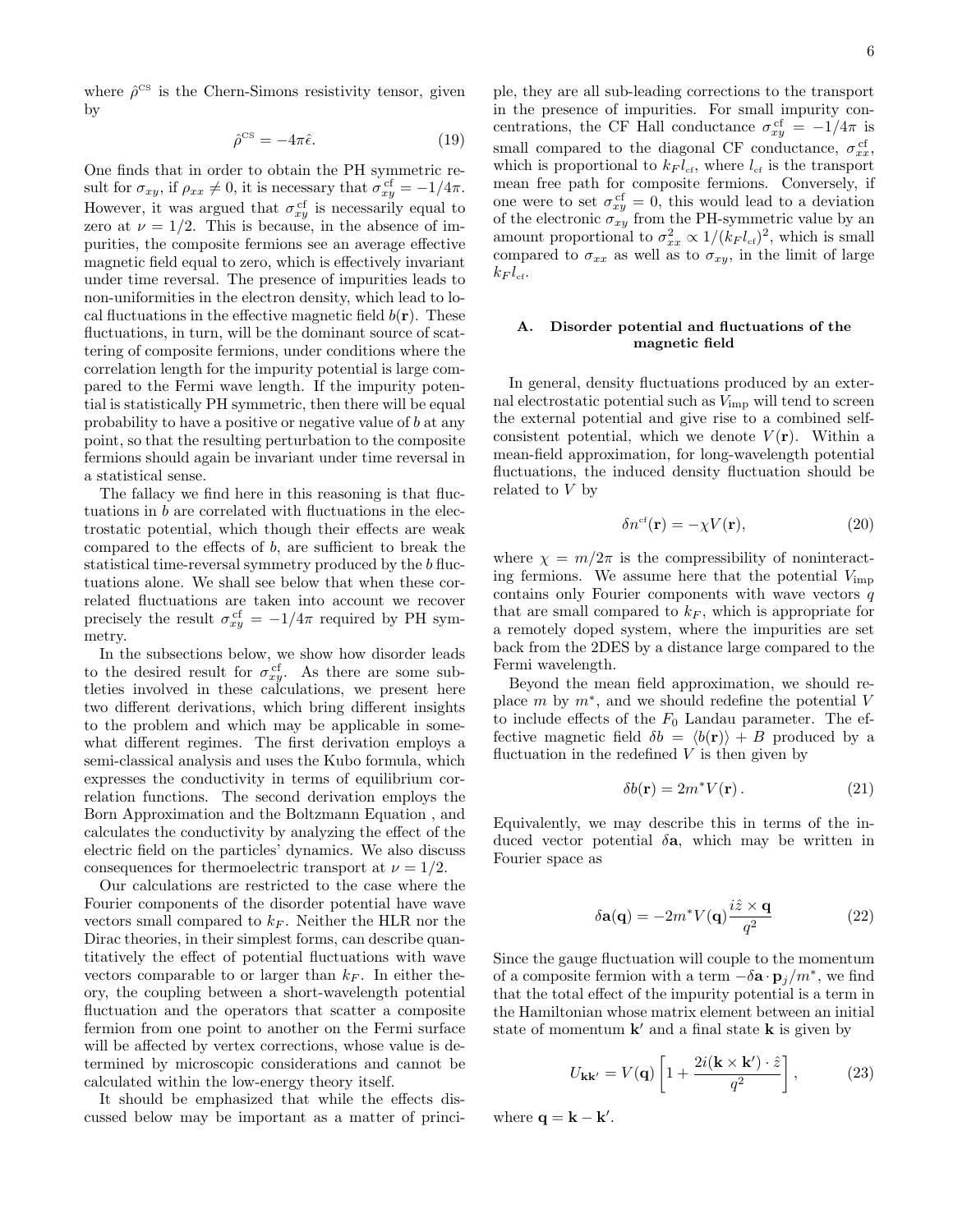### <span id="page-6-0"></span>B. Semiclassical analysis using the Kubo formula

In this subsection, we employ a semiclassical analysis of the dynamics of CFs of mass  $m^*$  in the presence of the (screened) impurity potential  $V(\mathbf{r})$ . We restore factors of  $e$  and  $\hbar$ , and we consider a more general situation, where  $\nu = 1/(2n)$ , where *n* is an integer, not necessarily equal to 1. Then Eq [\(21\)](#page-5-1) for the effective magnetic field  $\delta b$ should be replaced by

$$
\delta b = V(\mathbf{r}) \frac{2nm^*}{\hbar e}.\tag{24}
$$

The semiclassical equations of motion are then

$$
\dot{\mathbf{p}} = -\nabla V + \frac{2nV(\mathbf{r})}{\hbar} \mathbf{p} \times \hat{\mathbf{z}}
$$
 (25)

$$
\dot{\mathbf{r}} = \mathbf{p}/m^* \,. \tag{26}
$$

(We assume, here, and in the formulas below, that the product of the electron charge and the z-component of the external magnetic field is positive. Results for the opposite case may be obtained by interchanging indices for the x and y axes.)

We shall consider  $V(\mathbf{r})$  to be a random function, symmetrically distributed around  $V = 0$ . Its correlation length  $\xi$  is assumed large compared to  $\hbar/p_F$  with  $p_F =$  $\sqrt{2m^* \varepsilon}$  the Fermi momentum and  $\varepsilon$  the Fermi energy, as required for validity of the semiclassical approximation. Note that the Lorentz force (of order  $V p_F / \hbar$ ) is then large compared to the force exerted by gradient of the potential (of order  $V/\xi$ ) by a factor  $\xi p_F/\hbar$ . The validity of the semiclassical analysis also requires that the typical scattering angle from this Lorentz force,  $\Delta\theta \sim V m^* \xi / (\hbar p_F)$ , is large compared to the diffraction angle  $\sim \hbar/(\xi p_F)$ , i.e.  $V \gg \bar{\hbar}^2/(m^*\xi^2).$ 

It is convenient to separate into radial and angular coordinates, by writing

$$
p(t) \equiv p_x(t) + ip_y(t) = |p(t)|e^{i\theta(t)}.
$$
 (27)

For a particle of energy  $\varepsilon$ 

<span id="page-6-1"></span>
$$
|p(t)| = \sqrt{2m^* \{\varepsilon - V[\mathbf{r}(t)]\}}
$$
 (28)

while the angle  $\theta$  must be found by integrating

<span id="page-6-2"></span>
$$
\dot{\theta}(t) = \frac{1}{|p(t)|} \left( \sin \theta \frac{\partial V}{\partial x} - \cos \theta \frac{\partial V}{\partial y} \right) - \frac{2nV}{\hbar} \qquad (29)
$$

along the trajectory  $\mathbf{r}(t)$  of the particle.

We shall use the classical form of the Kubo formulas for the conductivity in terms of velocity-velocity correlation functions. To this end, we construct the correlator

$$
K(t - t_0) \equiv \frac{1}{m^{*2}} \langle p(t)p^*(t_0) \rangle \tag{30}
$$

with the average taken over the distribution of particles in phase space. To represent the degenerate Fermi gas

we shall consider the microcanonical distribution at the Fermi energy  $\varepsilon$ . The conductivities are then

<span id="page-6-5"></span>
$$
\sigma_{xx}^{\text{cf}} - i\sigma_{xy}^{\text{cf}} = \frac{m^*}{2\hbar} \left(\frac{e^2}{h}\right) \int_0^\infty K(t) \, dt \tag{31}
$$

where the prefactor involves the compressibility. For fixed Fermi energy  $\varepsilon$ , large compared to V, we use [\(28\)](#page-6-1) expanded to first order in  $V/\varepsilon$ , to write

$$
K(t - t_0) \simeq \frac{2}{m^*} \left\langle \left[ \varepsilon - \frac{V(\mathbf{r}_t) + V(\mathbf{r}_{t_0})}{2} \right] e^{i \int_{t_0}^t \dot{\theta}(t') dt'} \right\rangle \tag{32}
$$

and then use [\(29\)](#page-6-2) to replace  $V(\mathbf{r}) \simeq -(\hbar/2n)\dot{\theta}$  for  $\xi p_F / \hbar \gg 1$  at both t and  $t_0$ , leading to

<span id="page-6-4"></span>
$$
K(t - t_0) \simeq \frac{2}{m^*} \left[ \varepsilon - \frac{i\hbar}{2n} \frac{d}{dt} \right] \left\langle e^{i \int_{t_0}^t \dot{\theta}(t') dt'} \right\rangle. \tag{33}
$$

The correlator

<span id="page-6-3"></span>
$$
\left\langle e^{i \int_{t_0}^t \dot{\theta}(t')dt'} \right\rangle \tag{34}
$$

depends on how the particles move in real space. Assuming that the composite mean free path  $l_{cf}$  is large compared to the correlations length  $\xi$  for fluctuations in the potential  $V$ , we may expect that each particle will explore phase space with the probability of the microcanonical distribution,  $\rho(\mathbf{p}, \mathbf{r}) \propto \delta[\varepsilon - |\mathbf{p}|^2 / 2m^* - V(\mathbf{r})]$ . (The assumption  $l_{\text{cf}} \gg \xi$  is clearly valid in the limit where the magnitude of the potential fluctuations is small while  $\xi$  is held fixed.) Integrating the microcanonical distribution over 2D momentum leads to a uniform real-space density distribution [since  $\varepsilon > V(\mathbf{r})$ ]. Thus, each particle moves in such a way that its time-varying potential  $V[\mathbf{r}(t)]$  has the same probability distribution as  $V(\mathbf{r})$ . For example, from Eqn [\(29\)](#page-6-2),  $\dot{\theta}$  vanishes under time-averaging. More specifically, since the distribution of  $V$  is invariant under  $V \to -V$ , so too is that of  $\dot{\theta}$  under  $\dot{\theta} \to -\dot{\theta}$ , such that [\(34\)](#page-6-3) is real. Hence, from [\(33\)](#page-6-4)

$$
\mathcal{I}m\left[K(t)\right] \simeq -\frac{\hbar}{nm^*}\frac{d}{dt}\left\langle e^{i\int_0^t \dot{\theta}(t')dt'}\right\rangle. \tag{35}
$$

Inserting this in Eqn [\(31\)](#page-6-5), and noting that the correla-tor [\(34\)](#page-6-3) will vanish at  $t - t_0 \rightarrow \infty$  for any disordered potential, we obtain the result

<span id="page-6-6"></span>
$$
\sigma_{xy}^{\text{cf}} = -\frac{1}{n} \left( \frac{e^2}{4\pi\hbar} \right) . \tag{36}
$$

For the case  $\nu = 1/2$ , where  $n = 1$ , we recover our desired result  $\sigma_{xy}^{ct} = -1/(4\pi)$ , in units where  $e = \hbar = 1$ . More generally, the result [\(36\)](#page-6-6) implies that the electron Hall conductivity at  $\nu = 1/(2n)$  is precisely given by  $\sigma_{xy} = (e^2)/(4\pi\hbar n)$ , even in the presence of impurities. Thus there seems to be a kind of emergent PH symmetry at fractions such as  $\nu = 1/4$  and  $\nu = 1/6$ .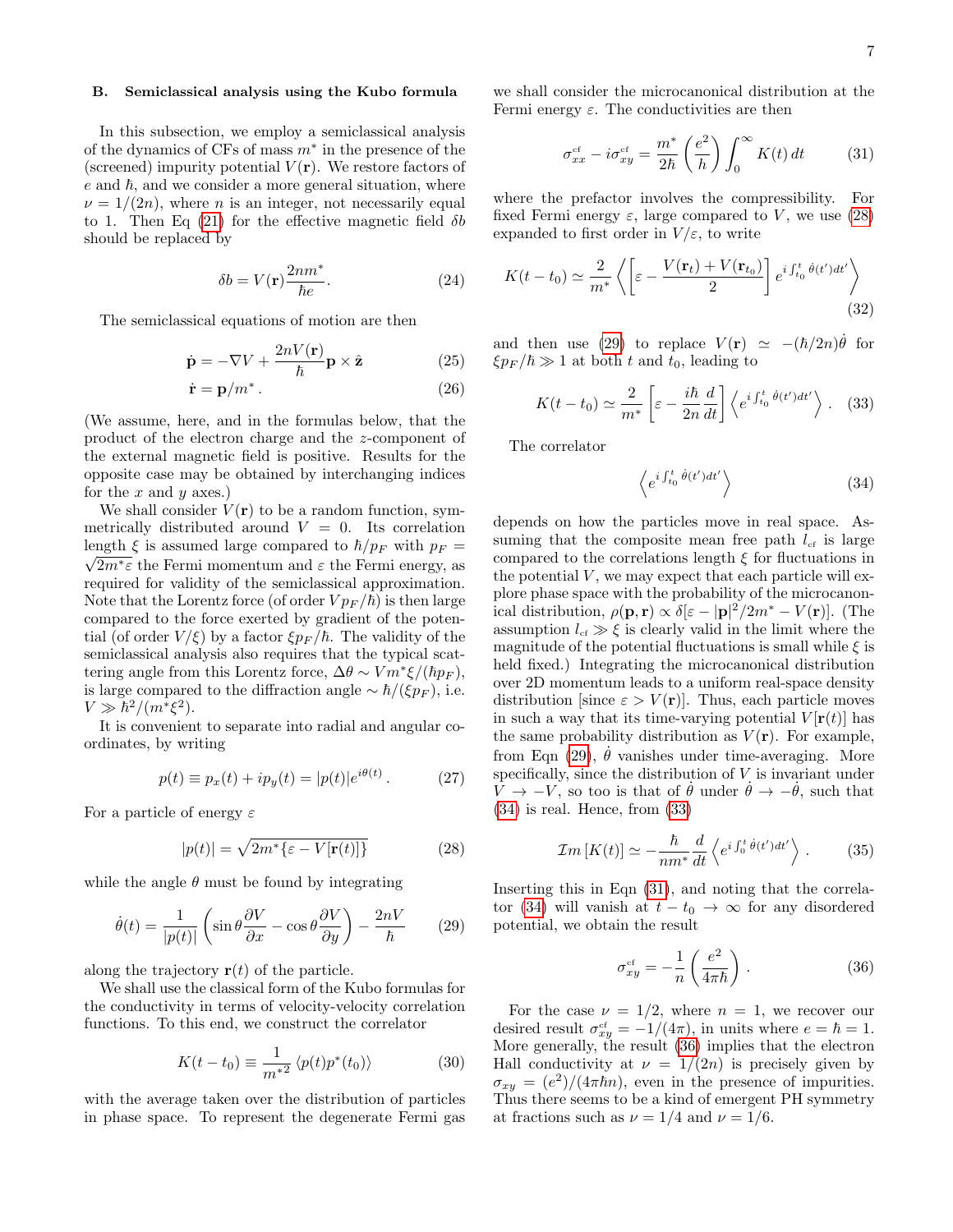## <span id="page-7-0"></span>C. Calculation using the Born Approximation and Boltzmann Equation

It seems reasonable that we are justified in using a semiclassical approximation for our problem, because we are necessarily focused on potential fluctuations on a length scale  $\zeta$  that is large compared to  $k_F^{-1}$ . However, the requirement also that the classical scattering angle exceeds the diffraction angle, [i.e., the condition  $V \gg \hbar^2/(m^*\xi^2)$  discussed above], leads to some subtleties in the applicability of the classical results for weak potentials[\[41\]](#page-20-4). It can be shown that the transport scattering cross section, (i.e., the integrated cross section weighted by the square of the momentum transfer) is correctly given by the semiclassical approximation in this case, and it agrees with a quantum mechanical calculation based on the Born approximation. However, the total scattering cross section, as well as the differential cross section at any particular angle, is generally not given correctly by a semiclassical analysis. Therefore, it seems useful to check that our semiclassical calculation of the off-diagonal part of the CF conductivity tensor can be duplicated in a more quantum mechanical calculation.

Here we follow closely the analysis used by Nozières and Lewiner (NL)[\[42\]](#page-20-5) for the anomalous Hall effect due to spin-orbit interactions in a spin-polarized semiconductor. In their analysis, NL employed a Boltzmann equation to study the evolution of the electron system in a uniform applied electric field, paying careful attention to the effects of spin orbit coupling on the collision integral in the presence of the field.

In our case, we wish to study carefully the scattering of a composite fermion by an impurity described by an effective Hamiltonian of the form [\(23\)](#page-5-2). In order to use the NL analysis directly, we must impose the condition that the scattering matrix element  $U_{kk'}$  due to a single impurity is zero in the limit  $\mathbf{k} \to \mathbf{k}'$ . This means that the associated potential  $V(\mathbf{q})$  should vanish for  $\mathbf{q} \to 0$ faster than  $q$ . In real space, this means that the space integral of the potential  $V(\mathbf{r})$  should vanish, as well as its first spatial moments. If individual impurities do not satisfy these conditions, the NL analysis may still be used if impurities can be grouped into small clusters that satisfy the conditions. In any case, the purpose of this subsection is to provide a check of the validity of the above-described semiclassical approximation as a matter of principle, rather than to check the validity in a realistic situation.

It is instructive to describe our calculation in two parts. In the first part we consider the scattering of a single composite fermion from momentum  $\bf k$  to momentum  $\bf k'$ by the potential [\(23\)](#page-5-2) in the absence of an electric field. We show - following NL - that this scattering involves a "side-jump"  $\delta \mathbf{r}_q = -\frac{(\hat{z} \times \mathbf{q})}{(2k_1^2)}$  $\frac{(z \times q)}{(2k_F^2)}$ , i.e., a motion of the electron in the direction perpendicular to the momentum transferred from the disordered potential to the composite fermion. When averaged over all scattering processes from a momentum k each scattering event involves a sidejump, which results in a net motion perpendicular to the direction of **k**. In the presence of an electric field  $E_x$ , the net flux of electrons that experience scattering by the potential is proportional to  $eE_x\tau$ , where  $\tau \equiv l_{cf}m^*/k_F$ is the transport scattering time. As they scatter from impurities, the extra electrons acquire a velocity in the y-direction given by  $\Delta/\tau$  where  $\Delta$  is the cumulative side jump during the time  $\tau$  in which their direction of motion is randomized. Since  $\Delta$  is of order  $k_F^{-1}$ , this results in a current in the y-direction of the order of  $\frac{e^2}{h}E_x$ , which gives rise to a non-zero contribution to  $\sigma_{xy}^{\text{cf}}$  that is independent of the mean free path.

In the second part we consider the effect of an applied electric field on the scattering. In the presence of that field the change in position associated with the side-jump implies that the scattering of the composite fermion involves also a change in its kinetic energy. As explained below, that change results in another contribution to the Hall current, equal in magnitude and sign to the first contribution. Throughout this subsection, we assume  $n = 1$ , and return to units where  $e = \hbar = 1$ .

### <span id="page-7-1"></span>1. Scattering rate of a single composite fermion

For the first part, suppose that a composite fermion, described by a Gaussian wave packet, centered at a momentum  $k_0$  on the Fermi surface, is incident on the impurity. As discussed in Appendix B of NL, we may write the wave function of the CF as

$$
\psi(\mathbf{r},t) = \sum_{\mathbf{k}} C_{\mathbf{k}}(t)e^{i\mathbf{k}\cdot\mathbf{r}} \tag{37}
$$

$$
C_{\mathbf{k}} = C_{\mathbf{k}}^0 + C_{\mathbf{k}}^1 + C_{\mathbf{k}}^2,\tag{38}
$$

where  $C_{\mathbf{k}}^{0}$  describes the incident wave:

$$
C_{\mathbf{k}}^{0} = Ne^{-i\varepsilon_{\mathbf{k}}t}e^{-(\mathbf{k}-\mathbf{k}_{0})^{2}/2\Delta^{2}}
$$
\n(39)

where  $\varepsilon_{\mathbf{k}}$  is the energy of a fermion of wave vector  $\mathbf{k}$ , and N is a normalization constant, and  $C^1$  and  $C^2$  are of order  $U$  and  $U^2$  respectively. (Note that the incident wave packet is centered at the origin at time  $t = 0$ .) In the limit of large positive times one finds that

$$
C_{\mathbf{k}}^1 = -2\pi i \sum_{\mathbf{k}'} U_{\mathbf{k}\mathbf{k}'} \delta(\varepsilon_{\mathbf{k}} - \varepsilon_{\mathbf{k}'} ) C_{\mathbf{k}'}^0 \tag{40}
$$

$$
C_{\mathbf{k}}^{2} = -4\pi^{2} \sum_{\mathbf{k'}\mathbf{k''}} U_{\mathbf{k}\mathbf{k''}} U_{\mathbf{k''}\mathbf{k'}} \delta(\varepsilon_{\mathbf{k}} - \varepsilon_{\mathbf{k''}}) \times (41)
$$

$$
\times \delta(\varepsilon_{\mathbf{k''}} - \varepsilon_{\mathbf{k'}}) C_{\mathbf{k'}}^{0}.
$$

As noted in NL, the average position of the particle at time t can be written as

$$
\frac{i}{2} \sum_{\mathbf{k}} \left[ C_{\mathbf{k}}^* \frac{\partial C_{\mathbf{k}}}{\partial \mathbf{k}} - C_{\mathbf{k}} \frac{\partial C_{\mathbf{k}}^*}{\partial \mathbf{k}} \right] = \sum_{\mathbf{k}} |C_{\mathbf{k}}|^2 \mathbf{r}_{\mathbf{k}},\qquad(42)
$$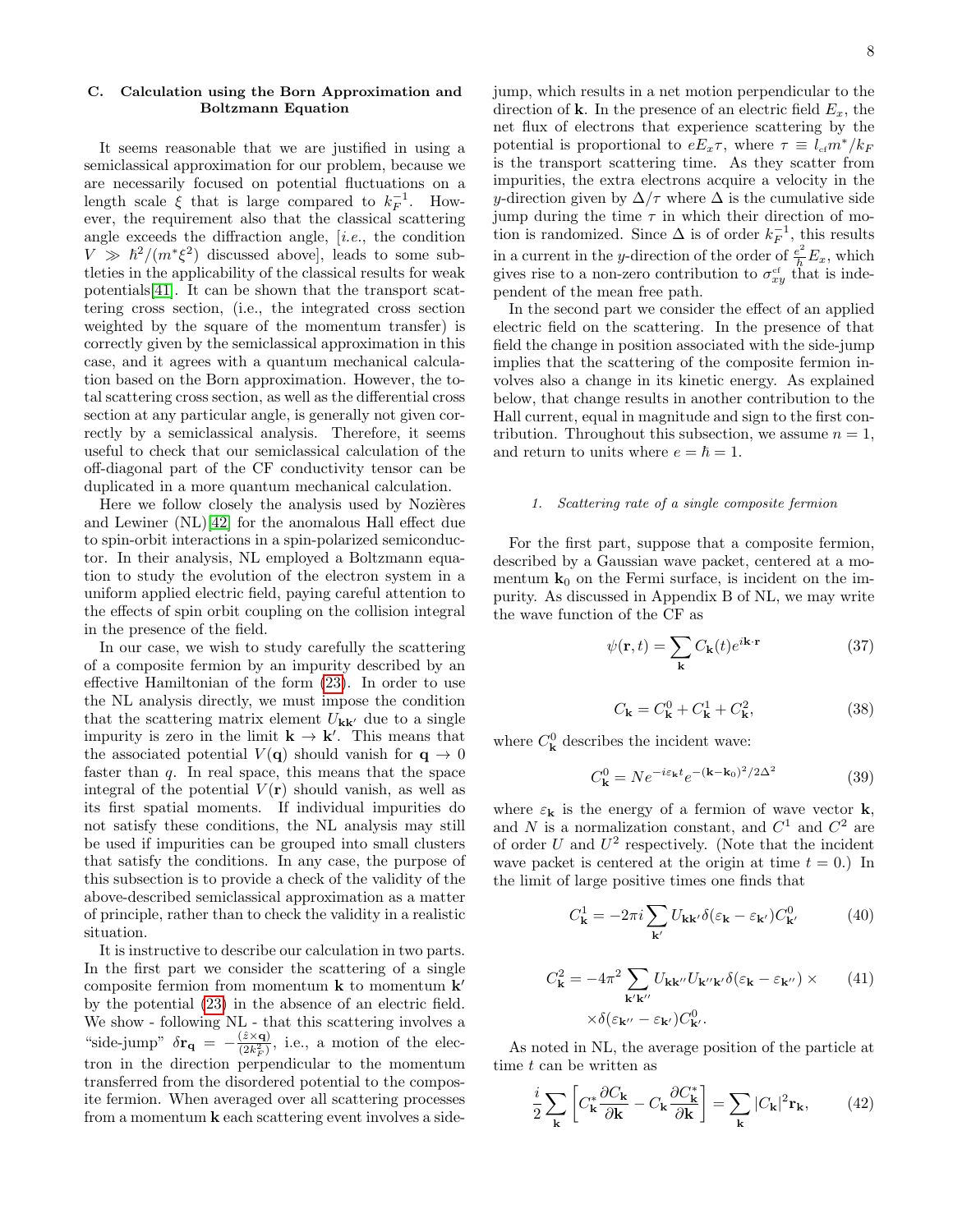where

$$
\mathbf{r}_{\mathbf{k}} = -\frac{\partial}{\partial \mathbf{k}} \text{Arg} C_{\mathbf{k}}.
$$
 (43)

There are two contributions to the shift of the average position. The first is seen when we consider a momentum **k** in the scattered wave, with  $|\mathbf{k} - \mathbf{k}_0| \gg \Delta$ , so that  $C_{\mathbf{k}}^{0} = 0$ . Then, to lowest order,  $C_{\mathbf{k}}$  may be replaced by  $C_{\mathbf{k}}^{\overline{1}}$ , and the phase is equal to the phase of  $C^1$ . Using [\(23\)](#page-5-2) for U, we find that  $C^1$  has an extra argument, beyond the contribution from  $e^{-i\varepsilon_{\mathbf{k}}t}$ , arising from the complex value of  $U_{\mathbf{k}\mathbf{k'}}$ . This extra argument has the form Arg  $C_{\mathbf{k}}^1 \sim$  $-q^2/[2\hat{z}\cdot(\mathbf{k}\times\mathbf{k}_0)]$ , and it leads to an extra displacement of the center of the scattered wave packet by an amount

$$
\delta \mathbf{r}_{\mathbf{k}}^{(1)} = -\frac{\hat{z} \times \mathbf{k}}{2k_F^2}.
$$
 (44)

The second contribution to the average displacement comes from weight that has been asymmetrically removed from the incident part of the wave packet, where **k** is close to **k**<sub>0</sub>. Here there is an interference between  $C^0$ and  $C^2$ . If one assumes that  $V(\mathbf{q})$  is vanishing for  $\mathbf{q}=0$ , then one finds that the contribution from this term is given by

$$
\delta \mathbf{r}_0 = \sum_{\mathbf{k}} |C_{\mathbf{k}}^1|^2 (\hat{z} \times \mathbf{k}) / (2k_F^2). \tag{45}
$$

Summing the two contributions we find that the net displacement ("side jump") associated with a particle that scatters from a direction  $\mathbf{k}_0$  into direction  $\mathbf{k} = \mathbf{k}_0 + \mathbf{q}$ depends on the transferred momentum, and is given by

<span id="page-8-2"></span>
$$
\delta \mathbf{r}_{\mathbf{q}} = -\frac{(\hat{z} \times \mathbf{q})}{(2k_F^2)}.
$$
\n(46)

This side jump contributes directly to the total current through a net charge displacement per unit time

<span id="page-8-3"></span>
$$
\delta \mathbf{J} = \sum_{\mathbf{k}, \mathbf{k}'} f(\mathbf{k}) W_{\mathbf{k}, \mathbf{k}'} \delta \mathbf{r}_{\mathbf{k}' - \mathbf{k}},\tag{47}
$$

where  $f(\mathbf{k})$  is the occupation probability for a state of momentum **k**, and  $W_{\mathbf{k},\mathbf{k}}$  is the transition probability [see Eq. [\(52\)](#page-8-1) below]. We can express the side-jump contribution  $\delta J$  in terms of the current in the absence of that contribution,  $\mathbf{J}_0 = \sum_{\mathbf{k}} f(\mathbf{k}) k/m^*$ . Using Eq. [\(46\)](#page-8-2) for the displacement, and noticing that the transport scattering rate is given by

<span id="page-8-6"></span>
$$
\frac{1}{\tau} \equiv \sum_{\mathbf{k}'} W_{\mathbf{k}, \mathbf{k}'} (1 - \hat{k} \cdot \hat{k}') \tag{48}
$$

we can simplify Eq. [\(47\)](#page-8-3) to

$$
\delta \mathbf{J} = -\frac{m^*}{2\tau k_F^2} \mathbf{J}_0 \times \hat{z}.
$$
 (49)

Since, to leading order,  $\mathbf{J}_0 = \frac{n_e \tau}{m^*} \mathbf{E}$ , the  $\delta \mathbf{J}$  term leads to a contribution to  $\sigma_{xy}^{\text{cf}}$  of the form

<span id="page-8-4"></span>
$$
\sigma_{xy}^{\rm sj} = -\frac{1}{8\pi}.\tag{50}
$$

## <span id="page-8-0"></span>2. Scattering rate in a composite fermion liquid in the presence of an electric field

Eq. [\(50\)](#page-8-4) is half of the amount we need for PH symmetry. The second half is a consequence of having a liquid of composite fermions, in which an applied electric field affects the occupation of momentum states. While the scattering rate from momentum  $\bf k$  to momentum  $\bf k'$ is symmetric with respect to the sign of  $(\mathbf{k} \times \mathbf{k}') \cdot \hat{z}$  for a single composite fermion in the absence of an electric field, the situation is more complicated in the presence of both a liquid of composite fermions and an electric field. In that case, due to the electric field the side-jump is associated with a change of the composite fermion's kinetic energy by an amount  $e\mathbf{E} \cdot \delta \mathbf{r}_q$ . The effect of this change of energy on the transport is best understood by means of the Boltzmann equation. For dc transport in the presence of impurities the equation reads

<span id="page-8-5"></span>
$$
\mathbf{F} \cdot \nabla_{\mathbf{k}} f = -\sum_{\mathbf{k}'} W_{\mathbf{k}, \mathbf{k}'} (f(\mathbf{k}) - f(\mathbf{k}')), \qquad (51)
$$

where

<span id="page-8-1"></span>
$$
W_{\mathbf{k},\mathbf{k'}} = 2\pi |V_{\mathbf{k},\mathbf{k'}}|^2 \delta(\epsilon_\mathbf{k} + \mathbf{F} \cdot \delta \mathbf{r}_\mathbf{q} - \epsilon_{\mathbf{k'}})
$$
 (52)

Here  $f_0$  is the Fermi-Dirac distribution,  $\mathbf{F} = e\mathbf{E}$  is the force acting on the composite fermions,  $\epsilon$  is the energy, and V is the disordered potential. The  $\delta$ -function expresses the change of the kinetic energy incurred by the scattered electron, a change which is our main focus here.

As customary, linear response to  $\bf{F}$  is analyzed by setting f to be  $f_0$  on the left-hand side of [\(51\)](#page-8-5) and by writing  $f(\mathbf{k}) = f_0 + f_1 = f_0 + \frac{\partial f_0}{\partial \epsilon} \mathbf{u} \cdot \mathbf{v}_\mathbf{k}$  on the right-hand side. The transfer of energy affects the expansion of the distribution functions on the right hand side. Specifically we have,

$$
\sum_{\mathbf{k}'} W_{\mathbf{k},\mathbf{k}'}(f(\mathbf{k}) - f(\mathbf{k}')) =
$$
  
-  $\frac{\partial f_0}{\partial \epsilon} \mathbf{u} \cdot \sum_{\mathbf{k}'} \left[ W_{\mathbf{k},\mathbf{k}'}(\mathbf{v}(\mathbf{k}) - \mathbf{v}(\mathbf{k}')) + \frac{\partial f_0}{\partial \epsilon} W_{\mathbf{k},\mathbf{k}'} \mathbf{F} \cdot \delta r_q \right].$ 

We now make use of the definition of the transport scattering rate [\(48\)](#page-8-6) to write the Boltzmann equation as

$$
\mathbf{F} \cdot \left(\mathbf{v}_{\mathbf{k}} - \frac{\hat{z} \times \mathbf{k}}{2k_F^2 \tau}\right) \frac{\partial f_0}{\partial \epsilon} = \frac{\mathbf{u} \cdot \mathbf{v}_{\mathbf{k}}}{\tau} \frac{\partial f_0}{\partial \epsilon},\tag{53}
$$

which amounts to

$$
f_1(\mathbf{k}) = \tau \mathbf{F} \cdot \left(\mathbf{v}_\mathbf{k} - \frac{\hat{z} \times \mathbf{k}}{2k_F^2 \tau}\right) \frac{\partial f_0}{\partial \epsilon}.
$$
 (54)

As this expression shows, in the limit of a small scattering rate  $1/\tau$  the shift of the Fermi sea that results from the application of the electric field is primarily parallel to the electric field, but includes also a small term perpendicular to the field. This term contributes to the Hall conductivity.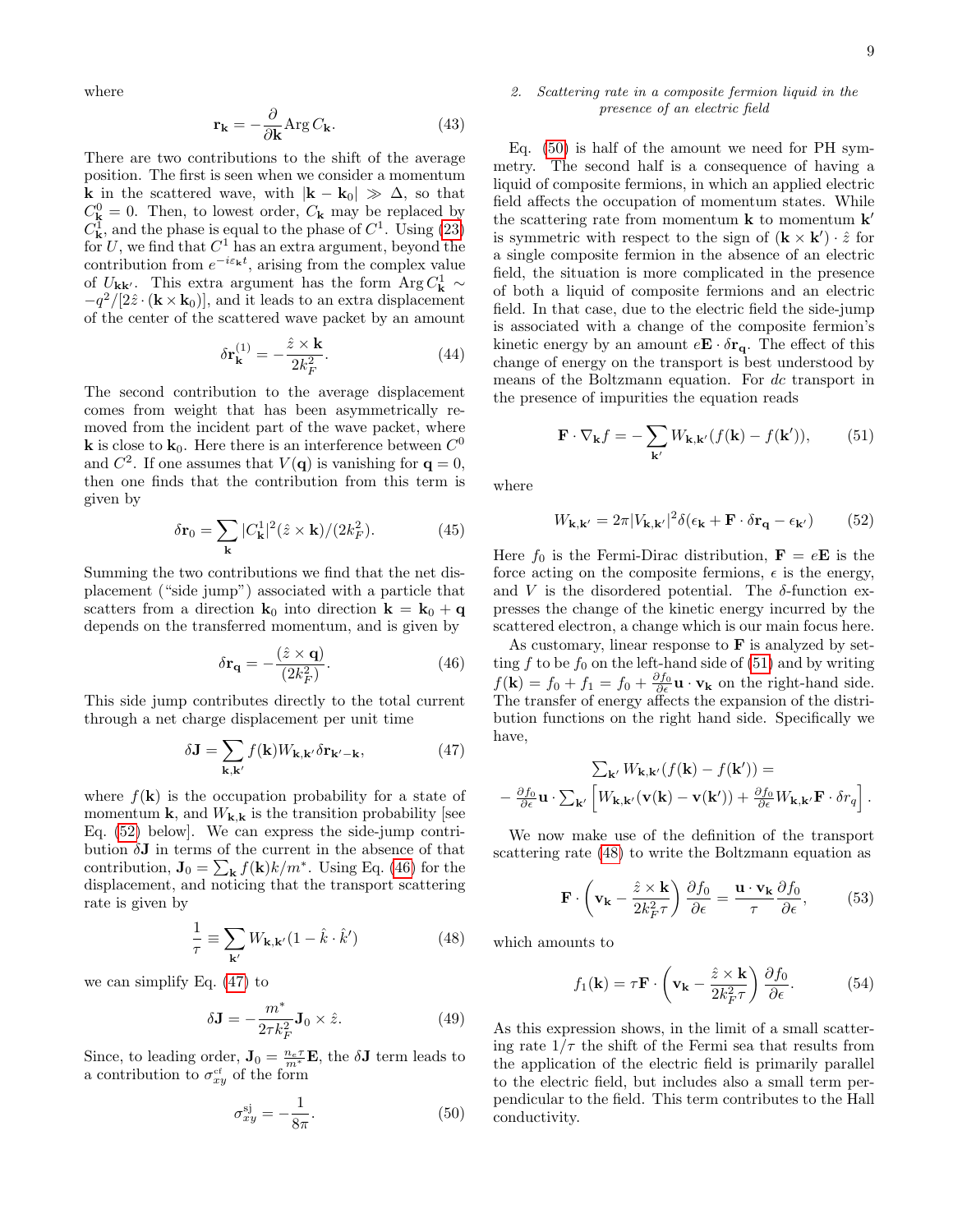The current is  $J = \int d\mathbf{k} f_1(\mathbf{k}) \mathbf{v}_\mathbf{k}$ , with  $\int d\mathbf{k} =$  $\frac{m^*}{(2\pi)^2}$   $\int d\epsilon d\theta$ . The angular integral gives  $\pi$  for both components of the current (each component from a different term), leading to  $\sigma_{xx}^{\text{cf}} = \frac{k_F v_F \tau}{4\pi}$ , and  $\delta \sigma_{xy}^{\text{cf}} = -\frac{1}{8\pi}$ . This contribution to the Hall conductivity adds to the sidejump contribution calculated in the previous subsection, with the sum of the two being  $-\frac{1}{4\pi}$ .

### <span id="page-9-0"></span>D. Thermopower and thermal transport

#### <span id="page-9-1"></span>1. General considerations

In this subsection, we again restore  $\hbar$  and the electron charge  $e$ . The formulas are correct for either sign of  $e$ , provided that the product of the electron charge and the z-component of the external magnetic field is positive. For  $eB < 0$ , the x and y axes should be interchanged.

The thermoelectric and thermal responses for the CFs can be obtained from standard results for non-interacting fermions, based on interpreting the CF conductivity in terms of an energy-dependent conductivity  $\Sigma_{\mu\nu}^{\text{cf}}(\varepsilon)$ through

$$
\sigma_{\mu\nu}^{\text{cf}} = \int \Sigma_{\mu\nu}^{\text{cf}}(\varepsilon) \left( -\frac{\partial f}{\partial \varepsilon} \right) d\varepsilon, \tag{55}
$$

with  $f$  the Fermi distribution. We explore the consequences, making use only of the fact that  $\sigma_{xy}^{cf}$  =  $-(e^2/4n\pi\hbar)$ , independent of the Fermi energy, and hence that  $d\Sigma_{xy}^{\text{cf}}/d\varepsilon = 0$ . Here we focus on the  $\nu = 1/2$  state with  $n = 1$ .

Although observations of thermal effects require that the temperature should not be too small, the calculations here also assume that the temperature should not be too high. In particular, we assume that the temperature is sufficiently low that the mean free path for inelastic scattering of composite fermions is large compared to the mean free path for elastic scattering by impurities. This restriction becomes more severe as the sample becomes more ideal.

#### <span id="page-9-2"></span>2. Thermopower

The heat current  $\mathbf{j}^Q = \mathbf{j}^E - \mu \mathbf{j}^N$  induced by a field  $\mathcal{E}^{\scriptscriptstyle{\text{cf}}}$  applied to the CFs is described by a response function,  $j_{\mu}^{Q} = L_{\mu\nu}^{\text{cf}} \mathcal{E}_{\nu}^{\text{cf}}$ , assuming that the temperature is a constant. For a non-interacting Fermi gas, at low temperatures, expanding around the Fermi level leads to the general result

$$
L_{\mu\nu}^{\text{cf}} = \frac{\pi^2 k_B^2 T^2}{3e} \frac{d\Sigma_{\mu\nu}^{\text{cf}}}{dE} \,. \tag{56}
$$

Since the Hall conductivity of the CFs is fixed to  $\sigma_{xy}^{\text{cf}} =$  $-e^2/2h$ , requiring  $d\Sigma_{xy}^{\text{cf}}/dE = 0$ , then

$$
L_{\mu\nu}^{\text{cf}} = L_{xx}^{\text{cf}} \delta_{\mu\nu}.
$$
 (57)

This (diagonal) result is of the form required by PH sym-metry, as discussed in [\[31\]](#page-19-19), so that  $\sigma_{\mu\nu}^{\text{cf}}$  and  $L_{\mu\nu}^{\text{cf}}$  are each characterized by a single non-universal quantity,  $\sigma_{xx}^{\scriptscriptstyle \rm cf}=\sigma_{yy}^{\scriptscriptstyle \rm cf}$  and  $L_{xx}^{\scriptscriptstyle \rm cf}=L_{yy}^{\scriptscriptstyle \rm cf}$ .

To construct the thermoelectric response tensor for the electrons (not the CFs), one must take account of the fact that the electric field that couples to the electrons is

$$
\mathbf{E} = \mathcal{E}^{\text{cf}} + \hat{\rho}^{\text{CS}} \mathbf{j} \tag{58}
$$

where *i* is the current of either electrons or CFs and

$$
\hat{\rho}^{\text{CS}} \equiv -4\pi \frac{\hbar}{e^2} \hat{\epsilon}.\tag{59}
$$

The response tensors for the electrons are readily found to be

$$
\hat{\sigma} = \hat{\sigma}^{\text{cf}} (1 + \hat{\rho}^{\text{CS}} \hat{\sigma}^{\text{cf}})^{-1}
$$
\n(60)

$$
\hat{L} = \hat{L}^{\text{cf}} (1 + \hat{\rho}^{\text{CS}} \hat{\sigma}^{\text{cf}})^{-1} . \tag{61}
$$

With our specific forms of  $\hat{\sigma}^{\text{cf}}$  and  $\hat{L}^{\text{cf}}$ , these become

$$
\hat{\sigma} = \frac{e^2}{4\pi\hbar} \left[ \hat{\epsilon} + \frac{e^2}{4\pi\hbar\sigma_{xx}^{\text{cf}}} \right],\tag{62}
$$

$$
\hat{L} = \hat{\epsilon} \frac{e^2 L_{xx}^{\text{cf}}}{4\pi \hbar \sigma_{xx}^{\text{cf}}}.
$$
\n(63)

In a thermopower experiment, one measures a voltage gradient induced when there is a heat current, but no electric current, flowing through the sample. Making use of an Onsager relation[\[43\]](#page-20-6), as well as the relations between CF and electron coefficients, one finds

$$
S_{\mu\nu} = \frac{1}{T} \left[ \hat{L} \left( \hat{\sigma}^{\text{cf}} \right)^{-1} \right]_{\mu\nu} = \frac{1}{T} L_{xx}^{\text{cf}} \left[ \left( \hat{\sigma}^{\text{cf}} \right)^{-1} \right]_{\mu\nu} . \tag{64}
$$

We see that the thermopower tensor has non-zero offdiagonal elements, since  $\sigma_{\mu\nu}^{\text{cf}}$  is not diagonal. This contrasts with predictions based on a naive application of the HLR theory, pointed out by [\[31\]](#page-19-19), in which the offdiagonal thermopower vanishes. It recovers the central result of their PH symmetric theory.

## <span id="page-9-3"></span>3. Thermal Transport

In a thermal transport experiment, one seeks to measure the heat current  $j^Q$  induced by a temperature gradient  $\nabla T$ , under conditions where the electrical current is zero. As shown in Ref. [\[13\]](#page-19-24), the diagonal thermal conductivity  $K_{xx}$  at  $\nu = 1/2$  should be related by the Wiedemann-Franz law to the conductivity of the composite fermions, that is

$$
K_{xx} = \sigma_{xx}^{cf} \frac{\pi^2 k_B^2 T}{3e^2}.
$$
 (65)

This result is obtained in both the HLR theory and the Dirac theory. Note that the thermal conductivity will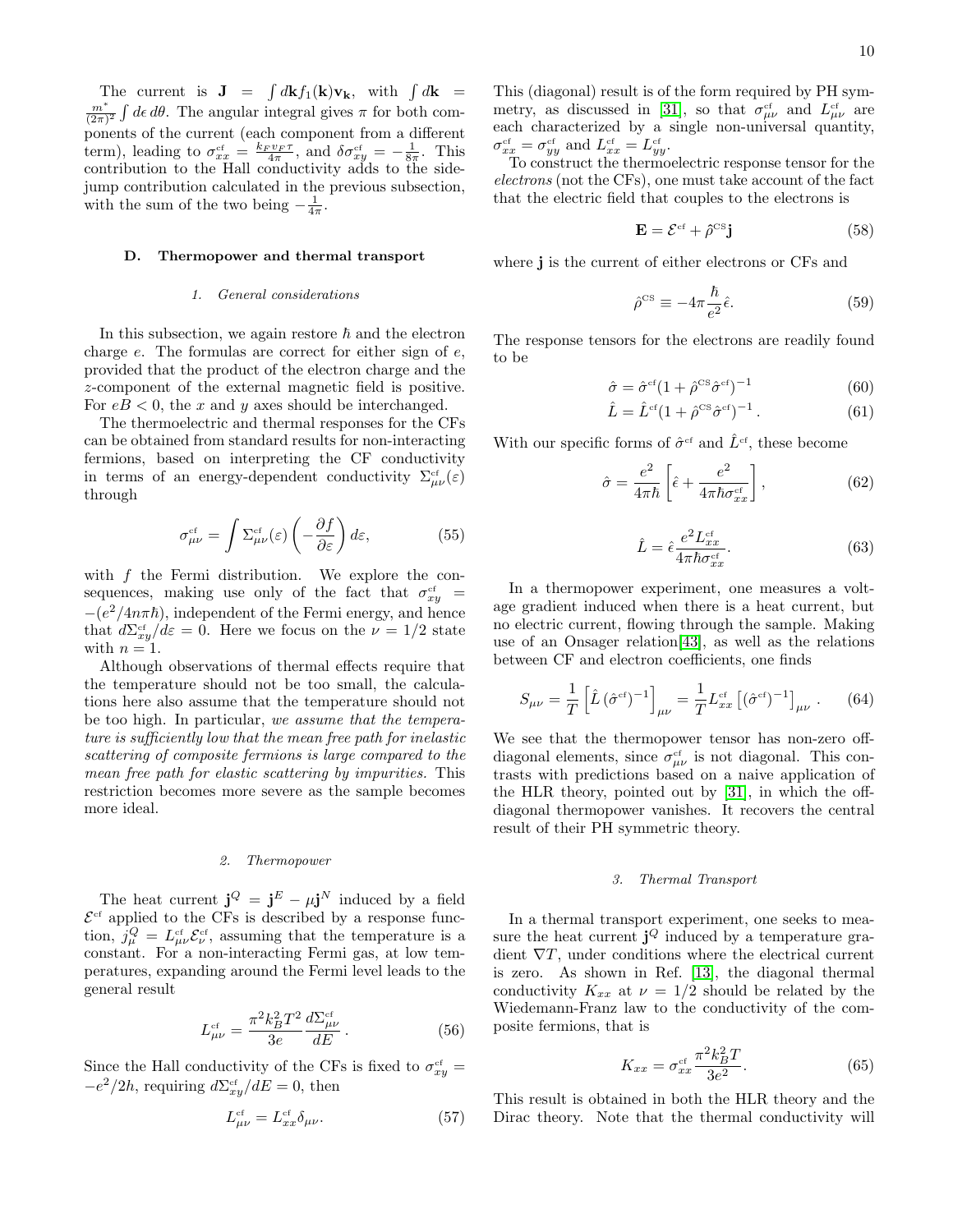become large as the mean free path becomes large, while the diagonal electrical conductivity  $\sigma_{xx}$  approaches zero in this limit.

It was also suggested in Ref. [\[16\]](#page-19-6) that for a system confined to the lowest Landau level, with a particle-hole symmetric distribution of impurities, the off-diagonal thermal conductivity should be given precisely by

$$
K_{xy} = \frac{1}{2} \frac{\pi^2 k_B^2 T}{6\pi \hbar} = \sigma_{xy} \frac{\pi^2 k_B^2 T}{3e^2} \,. \tag{66}
$$

However, in an actual experiment in a strong magnetic field, one expects that thermal gradients and currents will be quite inhomogeneous, and a major part of the thermal Hall current will be associated with chiral heat flow near the sample boundaries, where particle-hole symmetry is strongly broken[\[43\]](#page-20-6). Moreover, the transverse heat flow will be small compared to the longitudinal heat current, if the disorder scattering is weak. A proper analysis of the transverse heat flow is, therefore, a non-trivial problem, which we shall not address here.

### <span id="page-10-0"></span>IV. COMMENSURABILITY OSCILLATIONS

An important property investigated in HLR, which turns out to be sensitive to PH symmetry, was the wavevector dependent longitudinal conductivity,  $\sigma_{xx}(q)$ , for a wave vector  $q$  in the x-direction, in the limit of frequency  $\omega \to 0$ . Precisely at  $\nu = 1/2$ , In the absence of impurities, it was found, using the RPA that

<span id="page-10-1"></span>
$$
\sigma_{xx}(q) = \frac{q}{8\pi k_F},\tag{67}
$$

independent of the renormalized mass or the bare mass. Subsequent analyses supported the idea that this result should be correct to all orders in perturbation theory, even in the case of short range electron-electron interactions or of  $1/r$  interactions, where the effective mass is found to diverge at the Fermi energy[\[8\]](#page-19-21). In the presence of disorder, it was predicted that Eq [\(67\)](#page-10-1) should hold for  $q l_{\rm cf} \gg 1$ , where  $l_{\rm cf}$  is the transport mean free path for the composite fermions. For  $q l_{\text{cf}} \ll 1$ , the electrical conductivity approaches a constant, given by

$$
\sigma_{xx}(q=0) \approx \frac{1}{4\pi k_F l_{\rm cf}}.\tag{68}
$$

(This equation may be taken as a definition of  $l_{cf}$ ).

The non-trivial q-dependence of  $\sigma_{xx}$  results from an inverse  $q$ -dependence of the transverse conductivity for composite fermions, which is non-local, because at  $\nu =$ 1/2, the composite fermions can travel in straight lines for distances of the order of  $l_{cf}$ , which can be very large compared to the inter-particle distance  $k_F^{-1}$ . For filling factors that differ slightly from  $\nu = 1/2$ , the composite fermions will no longer travel in straight lines, but rather should follow cyclotron orbits with an effective cyclotron

radius given by

$$
R_C^* = \frac{k_F}{|\Delta B|}.\tag{69}
$$

One would expect, therefore, that the conductivity should become independent of  $q$  for wavelengths large compared to  $R_C^*$ , or  $qR_C^* \ll 1$ . Analysis at the RPA level, using a semiclassical description of the composite fermion trajectories, found that the value of the conductivity in this regime is essentially the same as the  $q = 0$  conductivity at  $\nu = 1/2$ . By contrast, in the regime  $qR_C^* \ge 1$ , if  $l_{\text{cf}} \geq R_C^*$ , one finds that the longitudinal conductivity depends on q and  $|\Delta B|$ , and is a non-monotonic function of these variables. If either q or  $\Delta B$  is varied, one finds a series of maxima and minima, with the maxima occurring roughly at points which satisfy Eq. [\(1\)](#page-1-0), or equivalently

<span id="page-10-2"></span>
$$
qR_C^* \approx z_n. \tag{70}
$$

Since  $z_n \approx \pi (n + \frac{1}{4})$ , with a high degree of accuracy, it is natural to describe the oscillatory dependence as a commensurability phenomenon, with maxima in  $\sigma_{xx}$ where the diameter of the cyclotron orbit is approximately  $(n + 1/4)$  times the wavelength  $2\pi/q$ . The calculated peaks and valleys are generally broad if  $q_{cf}$  is of order unity, but the peaks are predicted to become sharp, and the positions of the maxima to become more precisely defined, in the limit of a clean sample and small  $\Delta B$ .

Experimentally, the values of  $\sigma_{xx}(q,\omega)$ , at relatively low frequencies, have been extracted from accurate measurements of the propagation velocity of surface acoustic waves, as a function of acoustic wavelength and applied magnetic field, in a sample containing a two-dimensional electron gas, by Willett and coworkers[\[44\]](#page-20-7). These surface acoustic wave experiments were, in fact, very important in establishing the validity of the HLR picture.

Another type of commensurability oscillation, commonly referred to as *Weiss oscillations*, may be observed by measuring the dc resistivity in the presence of a periodic electrostatic potential, which may be imposed by a periodic array of gates or etched defects on the surface[\[45](#page-20-8)[–51\]](#page-20-9). In this case, theory predicts, and experiments have seen, maxima in the resistivity at magnetic fields where the wave vector  $q$  of the array satisfies approximately Eq [\(1\)](#page-1-0) or [\(70\)](#page-10-2).

In the following subsections, we shall examine a third type of commensurability oscillation related to the existence of local minima in the spectrum  $\omega(q)$  of so-called magnetoroton excitations in a fractional quantized Hall state with  $\nu$  close to 1/2. Magnetorotons may be understood as bound states of a quasiparticle in the lowest empty composite-Fermion Landau level and a quasihole in the highest filled level. As was discussed by Simon and Halperin[\[10\]](#page-19-20), the spectrum should have a series of minima, at wave vectors given approximately by Eq. [\(1\)](#page-1-0), which become increasingly sharp for small values of  $|\Delta B|$ . The frequencies  $\omega(q)$  are manifest as poles in the response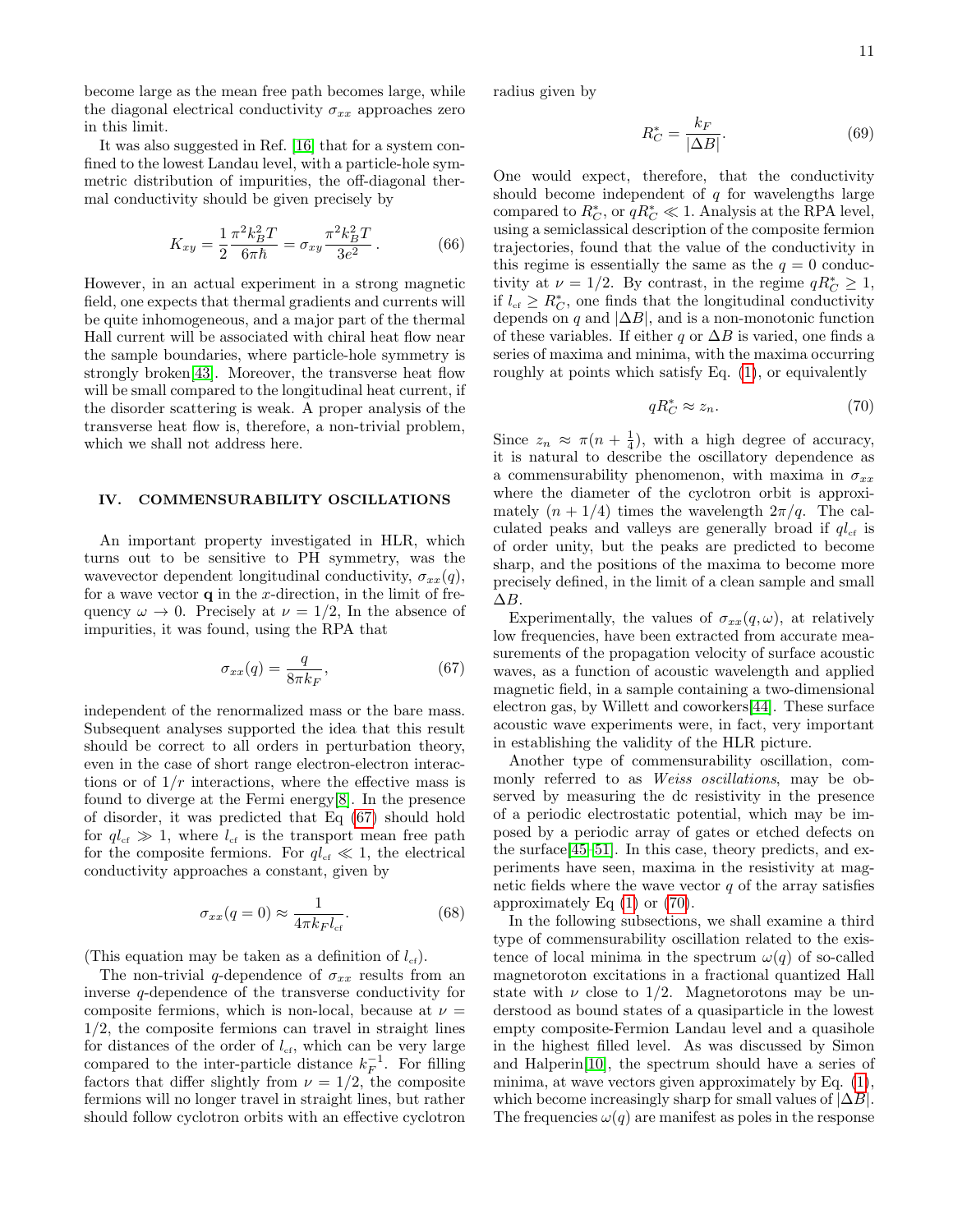function to an applied electric field at frequency  $\omega$  and wave vector  $q$ . For certain filling fractions the magnetoroton minima have been numerically calculated using composite fermion trial wave functions[\[52\]](#page-20-10).

Although the magnetoroton spectrum may be difficult to measure experimentally in the region of interest to  $us<sup>1</sup>$  $us<sup>1</sup>$  $us<sup>1</sup>$ , it has a big advantage from a theoretical point of view compared to predictions for the magnetoresistance in a periodic potential or the zero-frequency longitudinal conductance. The last two quantities are well defined only in the presence of a small but finite density of impurities. However, the behavior of a partially full compositefermion Landau level in the presence of weak impurity scattering may be quite complicated, and is certainly not well understood. By contrast, the magnetoroton spectrum may be studied in system without impurities, in a fractional quantized Hall state where there is an energy gap and where the magnetoroton may be precisely defined, as the lowest energy excitation for the given value of q. We shall comment briefly on our understanding of the Weiss oscillations at the end of this section.

The requirements imposed by PH symmetry on the magnetoroton minima were stated in the Introduction. They are not satisfied in a naive application of the HLR approach. Below we show how they are satisfied by a more careful application of the HLR theory.

## <span id="page-11-0"></span>A. Magnetoroton spectrum at  $\nu = p/(2p+1)$

We now look for the dispersion minima of the magnetoroton modes within the HLR composite fermion theory, at filling fraction  $\nu = \frac{p}{2p+1}$ , when  $|p|$  is large. The magnetoroton frequencies will appear as poles in the current response matrix  $W(\mathbf{q}, \omega)$  to an electric field **E** at wave vector **q** and frequency  $\omega$ , defined by

$$
\mathbf{j}(\mathbf{q},\omega) = \hat{W}\,\mathbf{E}(\mathbf{q},\omega). \tag{71}
$$

We shall take  $q$  to lie along the x-axis, so the indices x and y refer to longitudinal and transverse components respectively.

Our analysis will follow closely the work of SH[\[10\]](#page-19-20), and we shall first consider the response function using the RPA. Following Eqs. (27) and (28) of SH, we may write

<span id="page-11-4"></span>
$$
\hat{W}^{-1} = \hat{\rho} + \hat{U},\tag{72}
$$

$$
\hat{\rho} = \hat{\rho}^{\rm cf}(\mathbf{q}, \omega) + \hat{\rho}^{\rm CS},\tag{73}
$$

where  $\hat{\rho}^{\text{cf}}(\mathbf{q},\omega) = (\hat{\sigma}^{\text{cf}})^{-1}(\mathbf{q},\omega)$  is the resistivity tensor of the composite fermions, and  $\hat{U}$  has matrix elements

$$
U_{xx} = i\frac{q^2}{\omega}v_2(q), \quad U_{xy} = U_{yx} = U_{yy} = 0,\tag{74}
$$

where  $v_2$  is the two-body interaction, defined above.

According to SH, the composite fermion conductivity tensor, for a general value of  $p$ , can be expressed in terms of an infinite sum of terms involving associated Laguerre polynomials. It the limit of large p, one can employ a semiclassical approximation, where the sums can be carried out, and one can write the conductivity tensor in closed form in terms of Bessel functions. For the moment, we shall employ this semiclassical approximation, and shall comment later on the corrections that would be expected if one were to employ the full expressions for  $\hat{\sigma}^{\scriptscriptstyle \mathrm{cf}}(\mathbf{q},\omega).$ 

## <span id="page-11-1"></span>1. Semiclassical calculation of  $\hat{\rho}$

The semiclassical results of SH may be written (in units where  $e^2/h = 1/2\pi$  as

$$
\sigma_{xx}^{\text{cf}} = i \frac{2pR}{\pi X^2} \left[ -\frac{1}{2} + \frac{\pi R}{2\sin(\pi R)} J_R(X) J_{-R}(X) \right],
$$
  
\n
$$
\sigma_{xy}^{\text{cf}} = i \sigma_{xx}^{\text{cf}} + \frac{pR}{X \sin(\pi R)} J_{R+1}(X) J_{-R}(X),
$$
  
\n
$$
\sigma_{yy}^{\text{cf}} = \sigma_{xx}^{\text{cf}} + i \frac{p}{\sin(\pi R)} J_{R+1}(X) J_{1-R}(X),
$$
\n(75)

where  $R \equiv \omega/\Delta\omega_c$  and  $X \equiv qR_C^* = \frac{|2p+1|qk_F}{B} = \frac{2|p|q}{k_F}$  $k_F$  $(R_C^*$  is the cyclotron radius of the composite fermion),  $\Delta\omega_c = \Delta B/m$ , and  $J_{\nu}(X)$  is the Bessel function of the first kind. The full resistivity is given by the composition rule

$$
\rho = (\sigma^{\text{cf}})^{-1} - 4\pi \hat{\epsilon}.\tag{76}
$$

We begin by looking for the poles of the physical conductivity tensor, which correspond to zeros of  $Det(\rho)$ . To leading order in  $1/p$ , these poles are located at the zeros of  $Det(\sigma^{cf})$ , which would yield dispersion minima at  $X = z_n, R = 0$  where  $z_n$  is the n'th zero of the Bessel function  $J_1$ . Here, however, we calculate the momenta  $(\propto X)$  at these dispersion minima to next order in  $1/p$ and address the question of their PH symmetry near halffilling.

To leading order in R and  $\Delta X = X - z_n$ , the  $\sigma^{\text{cf}}$  tensor is given by

<span id="page-11-3"></span>
$$
\sigma_{xx}^{\text{cf}} = i \frac{J_0^2(z_n) - 1}{\pi z_n^2} pR,
$$
\n
$$
\sigma_{xy}^{\text{cf}} = \frac{J_0^2(z_n)}{\pi z_n} p\Delta X,
$$
\n
$$
\sigma_{yy}^{\text{cf}} = i \frac{J_0^2(z_n) - 1}{\pi z_n^2 J_0^2(z_n)} pR + i \frac{J_0^2(z_n)}{\pi} \frac{p(\Delta X)^2}{R}, \quad (77)
$$

where the following Bessel function identities were used

<span id="page-11-2"></span><sup>&</sup>lt;sup>1</sup> However, the magnetoroton spectrum has been successfully measured at filling fractions  $2/5$ ,  $3/7$  and  $4/9$  by Kukushkin et al. [\[53\]](#page-20-11).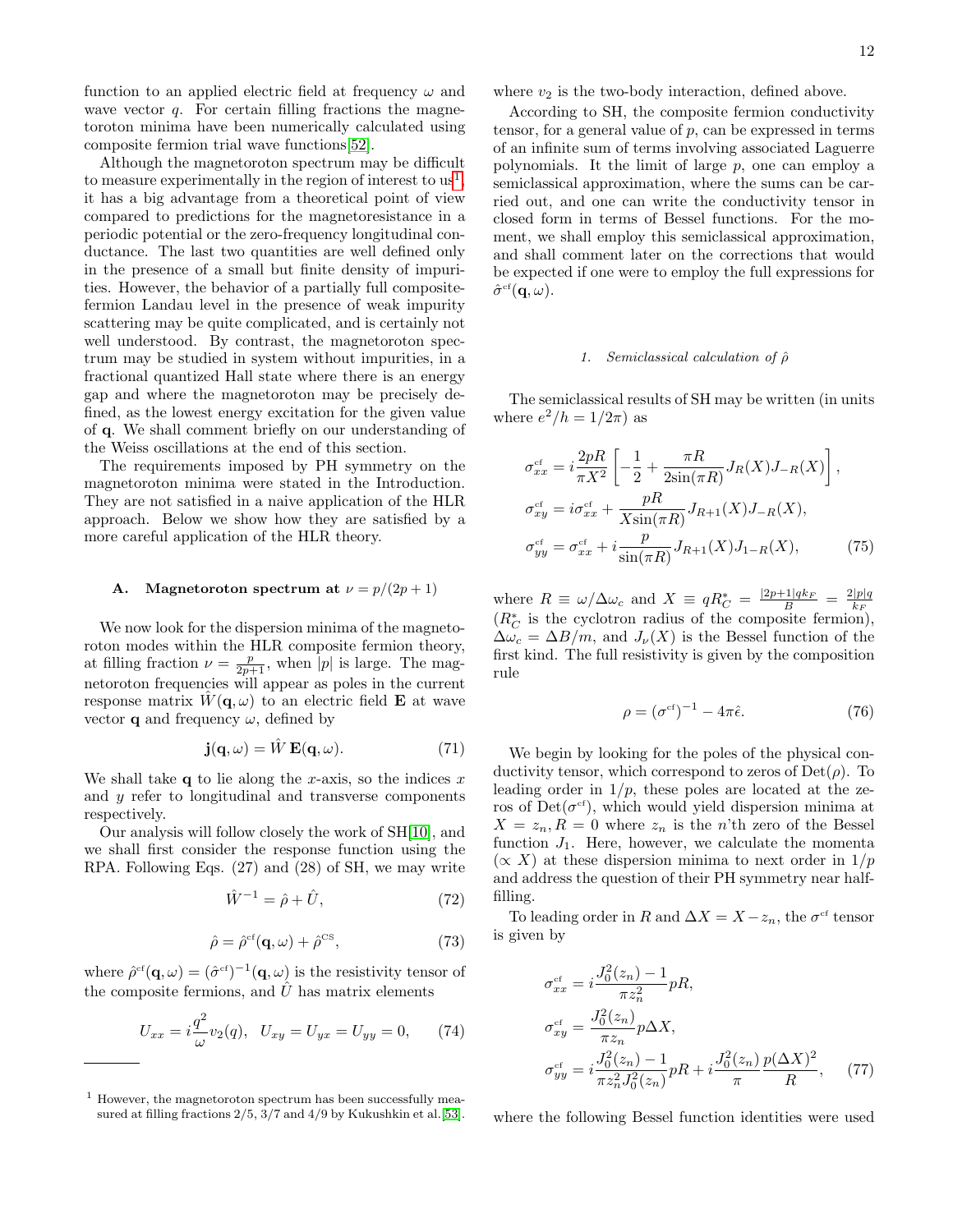to reach the above result:

$$
J_0(z) = J'_1(z) + \frac{J_1(z)}{z},
$$
  
\n
$$
\partial_{\nu} J_{\nu=1}(z) = \frac{\pi}{2} Y_1(z) + \frac{J_0(z)}{z},
$$
  
\n
$$
\frac{2}{\pi z} = J_1(z) Y_0(z) - J_0(z) Y_1(z).
$$
 (78)

We are looking for values of R and  $\Delta X$  that satisfy

<span id="page-12-3"></span>
$$
Det(\hat{\rho}\hat{\sigma}^{\text{cf}}) = Det(1 - 4\pi \hat{\epsilon}\sigma^{\text{cf}}) = 0.
$$
 (79)

Using Eq. [\(77\)](#page-11-3), we find the dispersion curve

<span id="page-12-1"></span>
$$
\left[\frac{4(J_0^2(z_n)-1)}{z_n^2 J_0(z_n)}\right]^2 (pR)^2 = \left[\frac{4J_0(z_n)}{z_n}\right]^2 \left(p\Delta X + \frac{z_n}{4}\right)^2 + (1-J_0^2(z_n)).\tag{80}
$$

The dispersion minima are then given by

$$
\Delta X = -\frac{z_n}{4p},\tag{81}
$$

which means that at  $\nu = p/(2p + 1)$ , we have

$$
X = z_n \left( 1 - \frac{1}{4p} \right). \tag{82}
$$

Since the composite fermion Fermi momentum  $k_F$  is determined solely by the electron density in the HLR theory, we have

$$
X = \frac{2|p|q}{\sqrt{\frac{2pB}{2p+1}}} \sim \frac{2q|p|}{\sqrt{B}} \left( 1 + \frac{1}{4p} \right),
$$
 (83)

which gives

$$
q_n \sim \frac{z_n \sqrt{B}}{2|p|} \left(1 - \frac{1}{2p}\right). \tag{84}
$$

For  $p = p_0$  with  $p_0$  positive, we have  $\Delta B = B/(2p_0 + 1)$ and

$$
q_n \sim \frac{z_n \sqrt{B}}{2p_0} \left( 1 - \frac{1}{2p_0} \right) \sim \frac{z_n \Delta B}{B^{1/2}},\tag{85}
$$

while for  $p = -p_0 - 1$ , we have  $\Delta B = -B/(2p_0 + 1)$  and

$$
q_n \sim \frac{z_n \sqrt{B}}{2(p_0 + 1)} \left( 1 + \frac{1}{2p_0} \right) \sim \frac{z_n \sqrt{B}}{2p_0} \left( 1 - \frac{1}{2p_0} \right), \quad (86)
$$

which is again equal to  $z_n|\Delta B|/B^{1/2}$ . This is consistent with PH symmetry, at least to order  $1/p^2$ .

The frequencies corresponding to these dispersion minima are given by

<span id="page-12-2"></span>
$$
\omega_n = \frac{z_n^2 J_0(z_n)}{4|p|\sqrt{1 - J_0^2(z_n)}} |\Delta \omega_c| \,. \tag{87}
$$

As we will see below, the exact values of  $q_n$  and  $\omega_n$  will receive significant corrections once we take other effects into account. However, particle-hole symmetry of the dispersion will still hold even after we include all the leading corrections.

## <span id="page-12-0"></span>2. Corrections for the poles of  $\hat{W}$

We now discuss various corrections to the above result. The regime we are interested in, for  $p \gg 1$ , will have  $\Delta X \sim 1/p$  and  $R \sim 1/p^{1/2}$ . In this regime, the components of  $\hat{\sigma}^{cf}$  in Eq. [\(77\)](#page-11-3) will be of order  $p^{1/2}$  or  $p^0$ , and any correction of higher order in  $1/p$  will not affect our results.

First we consider Fermi-liquid corrections including mass renormalization and the residual Landau interaction. To incorporate mass renormalization we simply replace  $\Delta\omega_c$  by  $\Delta\omega_c^* = \Delta B/m^*$ . This leads to a violation of Kohn's theorem and the f-sum rule, which has to be compensated by introducing the proper Landau interaction parameter  $F_1$ . The Landau parameter leads to another contribution to the diagonal components of the composite fermion resistivity tensor,  $\Delta \rho_{xx}^{cf} = \frac{i(m^* - m)\omega_{xx}}{n_{el}}$  $\frac{(-m)\omega}{n_{\rm el}},$ which is of order  $1/p^{3/2}$  in the regime we consider. This will not change our result for the dispersion minima.

We can also consider corrections to the semiclassical expression of  $\sigma^{\rm cf}$  in Eq. [\(77\)](#page-11-3), for example from the full quantum-mechanical summation in Appendix A of SH.[\[10\]](#page-19-20) Since we expect the semiclassical expression to be justified in the large  $p$  limit (which has been explicitly demonstrated recently in [\[54\]](#page-20-12)), the corrections should be formally higher order in  $1/p$ . In principle several leading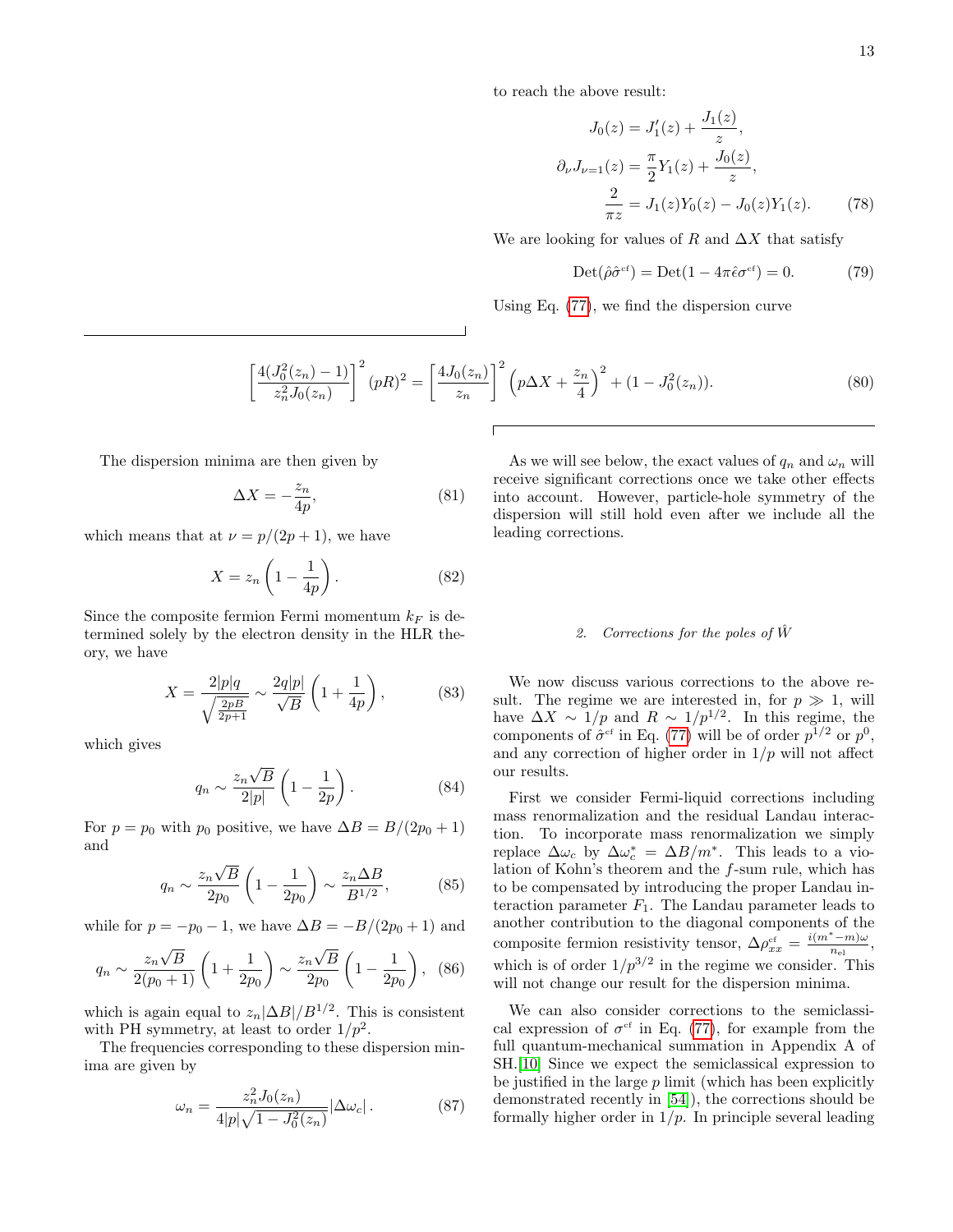order corrections are possible:

<span id="page-13-0"></span>
$$
\Delta \sigma_{xy}^{\text{cf}} = a \frac{p}{|p|},
$$
  
\n
$$
\Delta \sigma_{yy}^{\text{cf}} = b \frac{ip}{|p|R} + c \frac{ip\Delta X}{|p|R} + d \frac{i}{pR},
$$
\n(88)

where other types of corrections are either higher order in  $1/p$  (taking into account  $\Delta X \sim R \sim 1/p$ ), or forbidden by general constraints. These constraints include  $\sigma^{\rm cf}$  being odd under  $p \to -p$  when fixing R, and  $\sigma_{xx}^{\text{cf}}, \sigma_{yy}^{\text{cf}}$  being odd under  $R \to -R$  when fixing p. Both constraints are closely related to the symmetry of the conductivity matrix elements under a change of the sign of the frequency. These terms would give rise to corrections to the dispersion curve in Eq. [\(80\)](#page-12-1), which would lead to corrections of the locations of the dispersion minima, so that

<span id="page-13-1"></span>
$$
X_n = z_n \left( 1 - \frac{1}{4p} + \frac{\alpha}{|p|} \right),\tag{89}
$$

with some constant  $\alpha$ . The actual momenta at the dispersion minima would thus be shifted to

<span id="page-13-2"></span>
$$
q_n \sim \frac{z_n \sqrt{B}}{2|p|} \left( 1 - \frac{1}{2p} + \frac{\alpha}{|p|} \right). \tag{90}
$$

These corrections beyond the semiclassical approximation could indeed shift the momenta of the magneto-roton minima at order  $1/p^2$ . However, this correction would be symmetric in  $p \to -p-1$  (at order  $1/p^2$ ), so particle-hole symmetry is still preserved at this order.

The correction terms in [\(88\)](#page-13-0) will also lead to a correction of the frequencies at the minima:

<span id="page-13-3"></span>
$$
\Delta(\omega_n^2)_{\text{Quantum}} \sim \frac{\beta}{p} (\Delta \omega_c^*)^2,\tag{91}
$$

with some constant  $\beta$ . This gives a frequency  $\omega_n$  of order  $p^{-1/2}\omega_c^*$ , which is parametrically larger than the semiclassical result in Eq. [\(87\)](#page-12-2).

We have calculated numerically the values of the coefficients  $a, b, c$  and  $d$  in Eq. [\(88\)](#page-13-0) at the first two magnetoroton minima,  $n = 1, 2$ . We find that the coefficients a, b, and c are all zero, and consequently,  $\alpha = 0$  in Eqs.  $(89)$  and  $(90)$ . The values of d, are nonzero, however, being equal to 0.082 at  $n = 1$  and and 0.297 at  $n = 2$ . These lead to values of  $\beta$  equal to 0.0046 and 0.029, respectively, in Eq. [\(91\)](#page-13-3). Hence, corrections due to the difference between the semiclassical expressions in terms of Bessel functions, and the full quantum sum in SH can affect the frequency at the magnetoroton minimum, but do not actually contribute a shift in the wave vectors, to order  $|\Delta B|^2$ .

Finally we notice that the real dispersion curve is given by the poles of the full response tensor  $\hat{W}$  in Eq. [\(72\)](#page-11-4). This modifies Eq. [\(79\)](#page-12-3) to

$$
Det(\hat{W}^{-1}\sigma^{\rm cf}) = Det(1 - 4\pi \hat{\epsilon} \sigma^{\rm cf} + \hat{U} \sigma^{\rm cf}) = 0.
$$
 (92)

This leads to an extra term

$$
U_{xx}\sigma_{xx}^{\text{cf}} = \frac{(1 - J_0^2(z_n))|p|q^2v_2(q)}{\pi z_n^2|\Delta \omega_c^*|}
$$
(93)

on the right hand side of the dispersion relation in Eq. [\(80\)](#page-12-1). Generically this term is dominating over the other terms in Eq. [\(80\)](#page-12-1). To see this, let us consider very long-ranged interaction  $v_2(q) \sim \frac{1}{|q|^{1+\delta}}$ , which gives rise to simple Fermi-liquid behavior at low energy. In this case the above term becomes

<span id="page-13-5"></span>
$$
U_{xx}\sigma_{xx}^{cf} \sim \frac{p|q|^{1-\delta}}{\Delta\omega_c^*} \sim |p|^{1+\delta} X^{1-\delta}
$$

$$
\sim z_n^{1-\delta} |p|^{1+\delta} + (1-\delta) z_n^{-\delta} |p|^{1+\delta} \Delta X, \quad (94)
$$

where we have used the fact that  $\Delta \omega_c^* \sim 1/p$ . The first term  $\sim |p|^{1+\delta}$  dominates over the other terms in the original dispersion curve Eq. [\(80\)](#page-12-1). Its effect is to set the frequency at the dispersion minima, in leading order, to be

<span id="page-13-4"></span>
$$
\omega_n = \frac{z_n J_0(z_n)}{4|p|} \sqrt{\frac{p \Delta \omega_c^* q_n^2 v_2(q_n)}{\pi (1 - J_0^2(z_n))}}.\tag{95}
$$

In the physical case of Coulomb repulsion,  $v_2(q)$  =  $2\pi$ / $\epsilon q$  where  $\epsilon$  is the dielectric constant, [\(95\)](#page-13-4) still gives the leading result for the minimum frequency, but one should take into account the variation of  $\Delta\omega^*$  due to logarithmic divergence of the effective mass. Specifically it is predicted that [\[11,](#page-19-4) [55\]](#page-20-13)

<span id="page-13-6"></span>
$$
|\Delta \omega^*| = \frac{|\Delta B|}{m^*} \sim \frac{\pi e^2}{2\epsilon l_B |2p+1| [C + \ln|2p+1|]}, \quad (96)
$$

where the constant  $C$  depends on the bare mass and on the behavior of the interaction at short distances. For pure Coulomb interactions and vanishing bare mass, the best available estimate is  $C \approx 4.1$ [\[55\]](#page-20-13).

The second term in Eq. [\(94\)](#page-13-5) leads to a shift in the momenta at the minima, giving

$$
q_n \sim \frac{z_n \sqrt{B}}{2|p|} \left( 1 - \frac{1}{2p} - \frac{\gamma}{|p|^{1-\delta}} \right). \tag{97}
$$

The extra shift is parametrically dominating, but it does not depend on the sign of  $p$ , so it does not affect particlehole symmetry, at least to the order  $|p|^{-2}$  that we are considering. For Coulomb repulsion the correction is of the form  $\sim \log|p|/|p|$ , which is again particle-hole symmetric.

The predicted magnetoroton spectrum for the symmetric fractions  $\nu = 20/41$  and  $\nu = 21/41$  are plotted in Figure 1, at our various levels of approximation, for the case of pure Coulomb interactions.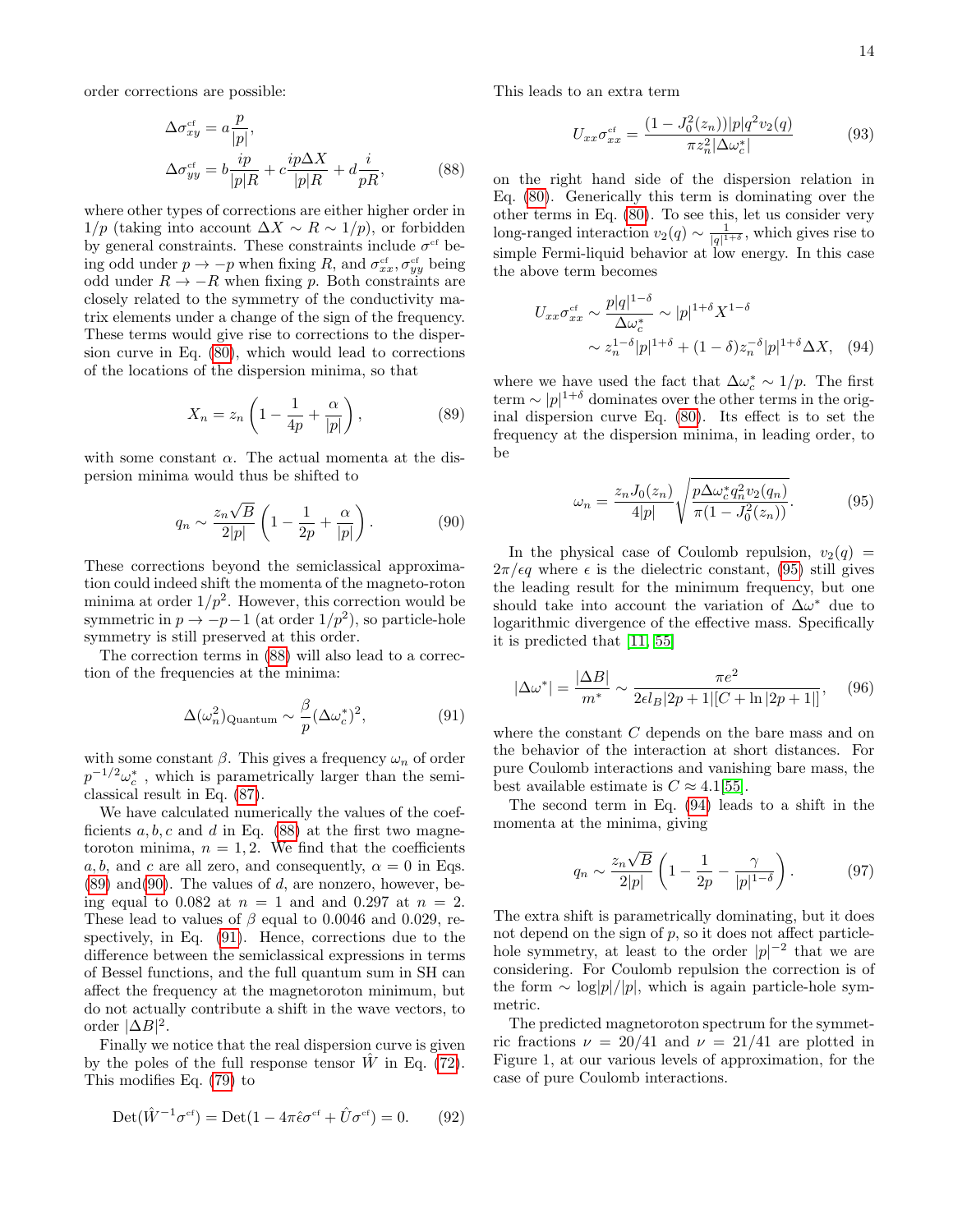

FIG. 1: Magnetoroton spectrum at fractions  $\nu = 20/41$ and  $\nu = 21/41$ . Plots show the reduced frequency  $\tilde{\omega} \equiv \omega / |\Delta \omega^*|$  versus the reduced wave vector  $\hat{q} \equiv q l_B/|2\nu - 1|$ . The curve labeled "RPA + Coulomb" shows the magnetoroton spectrum computed in the HLR approach, including the correction due to the Coulomb interaction. The curves labeled "RPA" and "Semiclassical" show the locations of the poles in the electron conductivity tensor  $\hat{\sigma}(\mathbf{q}, \omega)$ , which does not include the interaction effect, computed in the Random Phase Approximation and semiclassical approximation, respectively. Curves for  $\nu = 20/41$  and  $\nu = 21/41$  could not be distinguished in these plots. The expanded figure in the lower panel includes for comparison a naive approximation, which identifies the magnetoroton spectrum with the zeros of the determinant of the composite fermion conductivity  $\hat{\sigma}^{\text{cf}}(\mathbf{q},\omega)$ . Although the naive approximation coincides with the RPA and semiclassical approximations to leading order in the deviation from  $\nu = 1/2$ , it deviates from them at second order and is not symmetric about  $\nu = 1/2$  at this order.

#### <span id="page-14-0"></span>B. Magnetorotons near  $\nu = 1/(2N)$

The analysis given above can be readily extended to the magnetoroton spectrum in fractional quantized Hall states of the form

$$
\nu = \frac{p}{2pN+1},\tag{98}
$$

where N is an integer  $> 1$ , which are close to  $\nu = 1/(2N)$ , for large |p|. Here we define  $\Delta B$  as

$$
\Delta B \equiv B - 4\pi N n_{\rm el} = \frac{B}{2pN + 1},\tag{99}
$$

which is the difference between  $B$  and the value corresponding to  $\nu = 1/(2N)$  at the given electron density. Using the same analysis as for  $N = 1$ , we find that the minima of the lowest magnetoroton modes occur at momentum values  $q_n$  which depend on the absolute value, but not on the sign, of  $\Delta B$ , at least through order  $|\Delta B|^2$ , provided we compare systems with different electron densities but the same magnetic field B. Specifically, we have

$$
q_n = \frac{z_n |e\Delta B| l_B}{\hbar N^{1/2}},\tag{100}
$$

up to small corrections which are symmetric in  $\Delta B$ . Along with our previous result that in the presence of PHsymmetric disorder, the Hall conductance at  $\nu = 1/(2N)$ is fixed at  $1/(4\pi N)$ , at least through second order in the impurity scattering rate, this suggests that there is a type of emergent particle-hole symmetry near all these even-denominator fillings.

Interestingly, a similar type of emergent particle-hole symmetry was found also when the energy gaps  $E_G$  of fractional quantum Hall states at filling factors close to  $1/(2N)$  were calculated for electrons interacting through the Coulomb interaction. The energy gap, in this case, is predicted to have the form [\[11\]](#page-19-4)

$$
|\Delta\omega^*| \sim \frac{\pi e^2}{2\epsilon l_B N^{3/2} |2pN+1|[C'+\ln|2pN+1|]}, \quad (101)
$$

which reduces to Eq. [\(96\)](#page-13-6) for  $N = 1$ . This expression is predicted to be exact in the limit of large  $p$ , and the leading logarithmic term is independent of the bare mass of the electron electron. Moreover, the result is symmetric in  $\Delta B$ , at least to lowest order. However, the possibility of asymmetric corrections at second order in ∆B was not investigated.

### <span id="page-14-1"></span>C. Weiss oscillations

As remarked above, a proper analysis of the experiments measuring the resistivity in the presence of an imposed periodic potential with wave vector q would require a careful analysis of the effects of impurity scattering at filling factors away from  $\nu = 1/2$ , which is beyond the scope of the current paper. However, one can gain insight into the problem from a very recent investigation by Cheung, Raghu and Mulligan ([\[56\]](#page-20-14) and private communications). They have calculated the change in resistivity  $\Delta \rho_{xx}$  produced by a weak modulating potential in an approximation where they treat impurities in a simple relaxation approximation, where the relaxation rate is take to be a constant, independent of  $\Delta B$  and the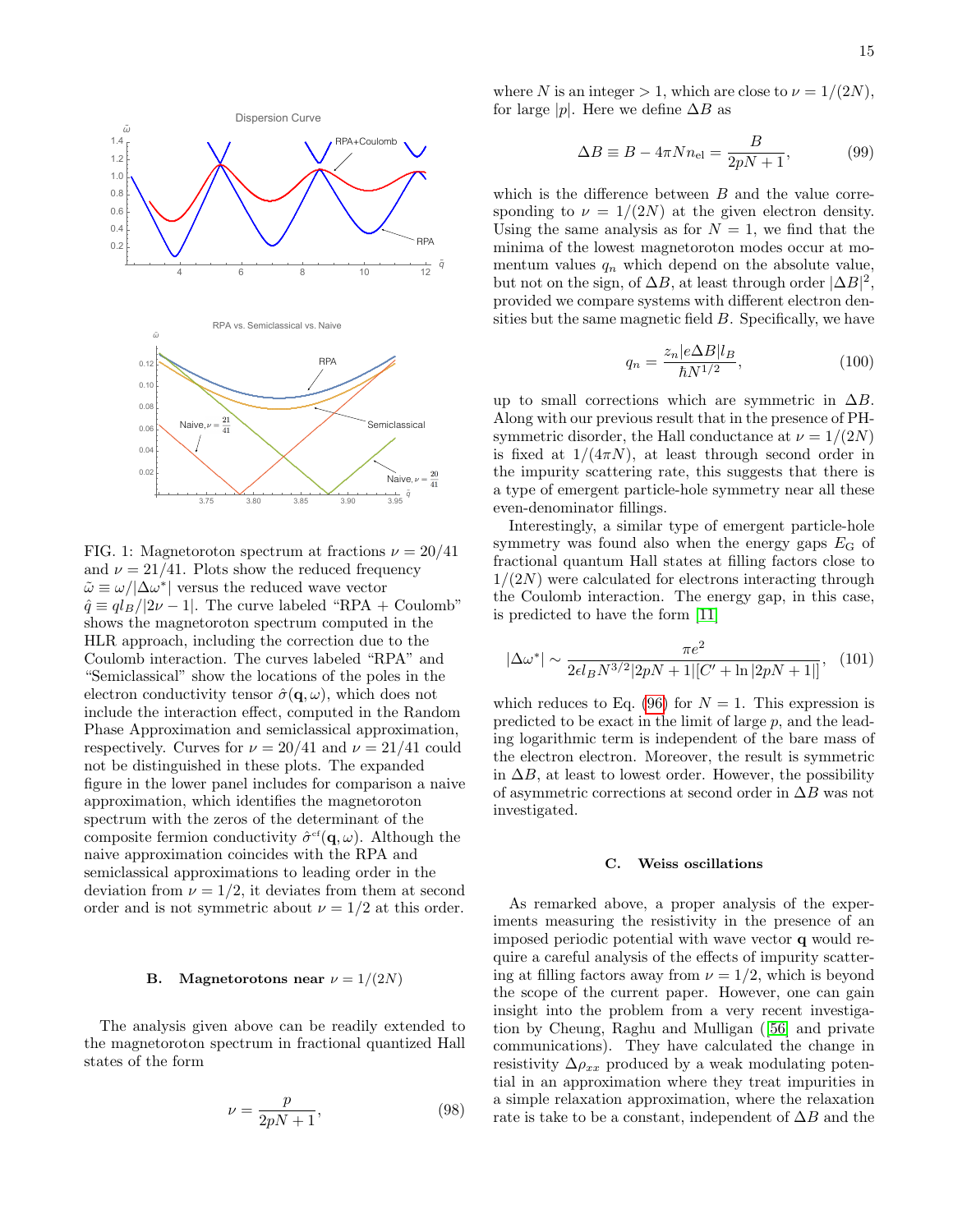scattering wave vector, etc. Although the bulk of their paper is based on the Son-Dirac model, they also present results based on the HLR equations.

Treating the ratio  $x = V(\mathbf{r})m^*/\delta b(\mathbf{r})$  as a free parameter, where V is the residual screened electric potential produced by the external periodic potential and  $\delta b$  is the induced Chern-Simons magnetic field seen by the composite fermions, they find a series of curves for the induced magnetoresistance, as a function of  $\Delta B$  whose shapes depend on x. When  $x = 1/2$ , they find that the HLR prediction coincides precisely with the Dirac prediction and is properly symmetric in  $\Delta B$ , when the density is varied while  $B$  is held fixed. In particular, when  $x = 1/2$ , it is predicted that there will be minima in  $\Delta \rho_{xx}$ at magnetic fields that satisfy

<span id="page-15-2"></span>
$$
|\Delta B| \sim \left(\frac{B\hbar}{e}\right)^{1/2} \frac{q}{z_n}.\tag{102}
$$

According to the discussion in Subsection [III A](#page-5-0) of the present paper, leading to Eq. [\(21\)](#page-5-1), the value  $x = 1/2$  is indeed the proper choice for that parameter. (We note that the Weiss oscillations are measured at a temperature T that is larger than the energy scale  $|\Delta B|/m^*$ , so that the electron compressibility may be taken to be the same as at  $\nu = 1/2.$ )

The fact that one must take into account modulations in the Chern-Simons scalar potential as well as in the Chern-Simons magnetic field, in order to understand in a quantitative way the effects of an imposed periodic potential on the electrical resistivity, was previously emphasized by Zwerschke and Gerhardts [\[51\]](#page-20-9). Also, a correct formula for the magnetoresistance in the presence of modulations in both the screened electrostatic potential and the effective magnetic field b was contained in Ref. [\[30\]](#page-19-18) by Barkeshli, Mulligan, and Fisher. In that paper, however, authors then ignored the electrostatic potential on the grounds that its effects would be small compared to the effect of  $b$ , so they did not obtain the small correction necessary to restore the PH symmetry.

Although the resistance minima observed experimentally in Ref. [\[45\]](#page-20-8) do obey particle-hole symmetry, the actual positions deviate (symmetrically) from the values predicted by Eq. [\(102\)](#page-15-2), by amounts of order  $|\Delta B|^2$ . We do not know whether these deviations could be explained by a theory that includes the effects of impurity scattering in a more accurate way.

It should be emphasized that theoretical discussions about presence or absence of particle-hole symmetry generally refer to a situation where  $n_{el}$  is varied while  $B$ is held constant. In experiments, however, it is most common to vary  $B$  while  $n_{el}$  is held constant. In that mode of operation, features that occur at positions we consider symmetric, such as those given by Eq. [\(102\)](#page-15-2), will appear asymmetric in the data, by amounts of order  $|\Delta B|^2$ . By contrast, the values of  $|\Delta B|$  given by the naive HLR theory, where modulations in the Chern-Simons scalar potential are ignored, would appear symmetric about  $\nu = 1/2$  in the data.

## <span id="page-15-0"></span>D. Ambiguity of  $k_F$

The question of what determines the Fermi momentum  $k_F$  of composite fermions, away from half-filling, has played a significant role in the literature [\[30,](#page-19-18) [45,](#page-20-8) [57\]](#page-20-15). Naively, there are three possible answers depending on which theory one uses: in HLR theory the Fermi volume is given by the particle density, in anti-HLR it is given by the hole density, and in Son-Dirac it is given by the half of the flux density. These answers are identical at  $\nu = 1/2$ , but deviate from one another away from half-filling. However, one should be more careful when addressing this issue.

There are two sources of confusion regarding  $k_F$ . First,  $k_F$  of the composite fermions is not a sharply defined quantity away from half-filling, since the composite fermions move in a nonzero effective magnetic field  $\Delta B$ and do not have a sharp Fermi surface. The ambiguity in the definition of  $k_F$ , set by the inverse effective cyclotron radius, is of order  $\Delta B$ . The differences in  $k_F$  determined from electron, hole or flux densities are also of this order, so the three answers are identical within this intrinsic ambiguity.

A subtler point is that  $k_F$  itself is not a measurable quantity, especially away from  $\nu = 1/2$ . What can be measured in commensurability oscillation experiments are the commensurability momenta  $q_n$ . Past work has inferred  $k_F$  from  $q_n$  via Eq. [\(1\)](#page-1-0). However, the simple relation Eq. [\(1\)](#page-1-0) is valid only to leading order in  $\Delta B$ . Once we go to higher order in  $\Delta B$ , which is necessary to differentiate particle-density from hole-density, the simple relation Eq. [\(1\)](#page-1-0) no longer holds and a more careful calculation is needed. This is exactly what we did in the earlier parts of this Section. Our results show that the commensurability momenta are indeed particle-hole symmetric, even though in HLR theory  $k_F$ , which is not an observable by itself, appears to be formally PH asymmetric.

#### <span id="page-15-1"></span>V. COMPARISON WITH THE DIRAC THEORY

The Son-Dirac model may be defined by Lagrangian density of the form

<span id="page-15-3"></span>
$$
\mathcal{L}_D = \psi^{\dagger} (i D_t - \mu - i v_D \mathbf{D} \times \sigma - m_D \sigma^z) \psi + + \left[ \frac{A dA}{8\pi} + \frac{a dA}{4\pi} - \frac{a d a}{8\pi} \frac{m_D}{|m_D|} \right] + \mathcal{L}_{\text{int}}, \quad (103)
$$

$$
D_{\mu} \equiv \partial_{\mu} + i a_{\mu}, \qquad (104)
$$

where  $\psi$  is a two-component Grassmann spinor, **A** is the external magnetic field,  $\sigma$  are the Pauli spin matrices, and  $\mathcal{L}_{\text{int}}$  is a term which represents the two-body interaction  $v_2$ . The velocity  $v_D$  is an input parameter, like the effective mass  $m^*$  in the HLR theory, which must be taken either from experiment or from an independent microscopic calculation. We shall be interested in a situation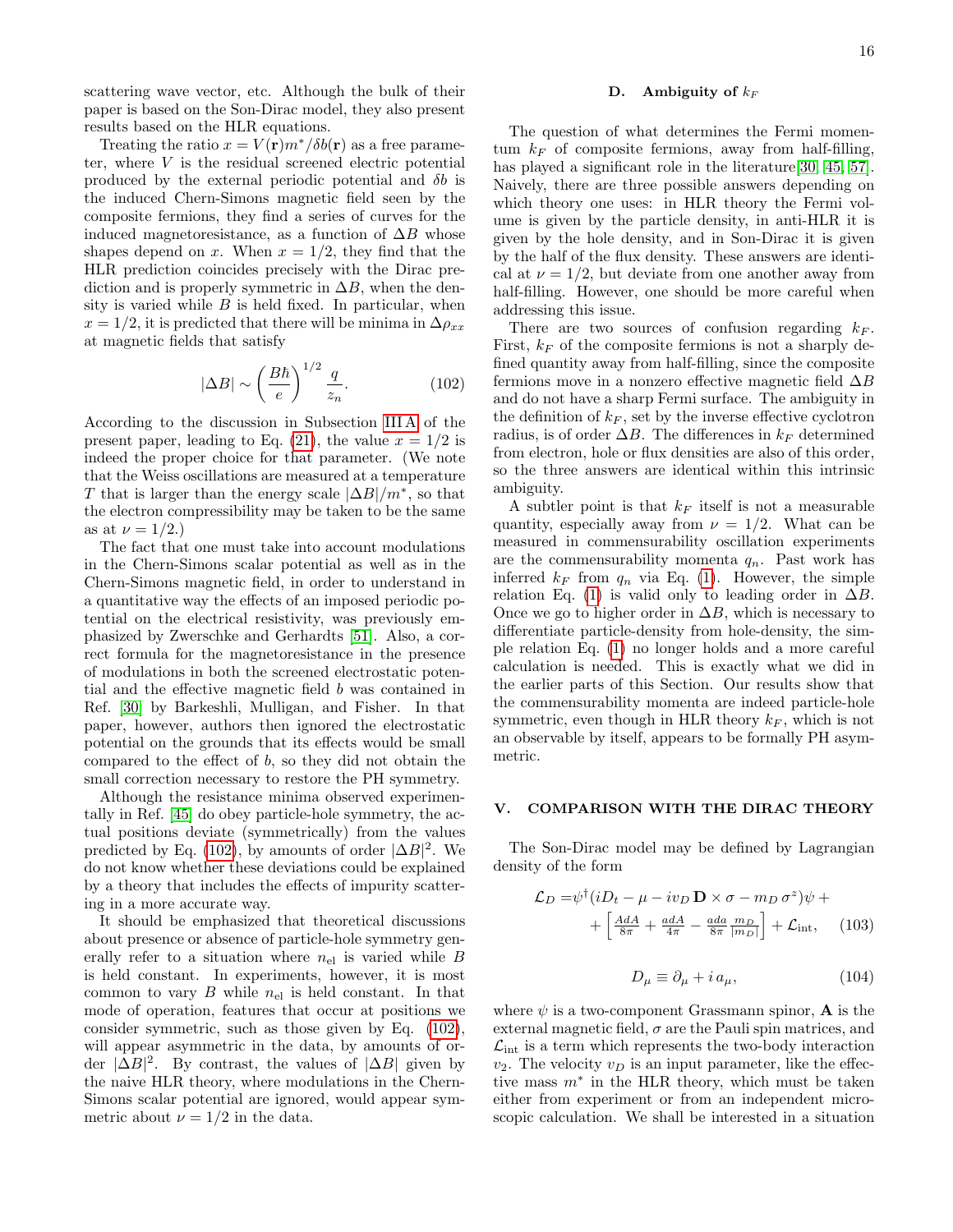in which the Fermi level is inside the band of positive energy fermion states. The lower Dirac band is integrated out, which produces the  $\pm \frac{1}{8\pi}ada$  term.

The Son-Dirac Lagrangian becomes explicitly PH symmetric if one takes the limit  $m_D \rightarrow 0$ . In this limit, the contribution of the ada term is precisely canceled by the contribution from the Berry curvature, which is completely concentrated at the bottom of the occupied states in the positive energy Dirac band. Then, the Lagrangian may be replaced by a form in which  $m_D$  is precisely zero and the ada term is simply omitted; i.e., there is no longer a Chern-Simons term in the action for the gauge field  $a_{\mu}$  In the following discussion, we confine ourselves to the case  $m_D=0$ , except where otherwise specified.

In the Son-Dirac formulation, the composite fermions see an effective magnetic field  $b(\mathbf{r})$  which is related to the electron density and the applied magnetic field in the same way as in HLR:

$$
b = \nabla \times \mathbf{a} = 4\pi n_{\rm el} - \nabla \times \mathbf{A}.
$$
 (105)

However, the electron density and the composite fermion density are no longer identical. Rather, the density of Dirac composite fermions is tied to the (local) value of the magnetic field

$$
n_{\text{DF}} =: \psi^{\dagger} \psi := -\frac{1}{4\pi} \nabla \times \mathbf{A}.
$$
 (106)

Similarly, the current of the Dirac fermions is related to the local electric field by

$$
\mathbf{j}_{\text{DF}} = -\frac{1}{4\pi}\hat{z} \times \mathbf{E},\tag{107}
$$

while the effective electric field felt by the Dirac fermions is given by

$$
\mathbf{e}_{\text{DF}} = -\nabla a_0 - \partial_t \mathbf{a} = \hat{z} \times (4\pi \mathbf{j}_{\text{el}} - \mathbf{E}). \tag{108}
$$

The electrical conductivity tensor, for a long-wavelength electric field is then given by

<span id="page-16-0"></span>
$$
\hat{\sigma} = \hat{\rho}^{\mathrm{DF}} + \hat{\sigma}^{\mathrm{CS}},\tag{109}
$$

where  $\hat{\rho}^{\text{DF}} = (\hat{\sigma}^{\text{DF}})^{-1}$  is the resistivity tensor of the Dirac fermions, and

$$
\hat{\sigma}^{\text{CS}} = \frac{1}{4\pi}\hat{\varepsilon}.\tag{110}
$$

As in the HLR theory the presence of potential disorder will cause fluctuations in electron density, which will lead to fluctuations in the effective field  $b(\mathbf{r})$  proportional to the self-consistent electric potential  $V(\mathbf{r})$ . Potential fluctuations do not lead to fluctuations in  $a_0$  or in the effective electric field e. Therefore, if the potential fluctuations are statistically PH symmetric, so that all odd moments of b are zero, the Dirac fermions will see a field that is statistically time-reversal symmetric, and  $\hat{\rho}^{\text{DF}}$  will be purely diagonal. Therefore, we recover  $\sigma_{xy} = 1/4\pi$  as required by particle hole symmetry.

At a finite frequency  $\omega$ , in the absence of impurities, in the RPA, the resistivity tensor for Dirac fermions is readily calculated to be

$$
\hat{\rho}^{\rm DF} = -i\omega m^* / n_{\rm el} \tag{111}
$$

where  $m^* = k_F / v_D$ . As this is purely diagonal, the ac Hall conductivity remains fixed at the value required by PH symmetry. However, the diagonal conductivity  $\sigma_{xx}$  predicted by [\(109\)](#page-16-0) does not agree with the result  $\sigma_{xx}(\omega) = 0$ , which is required by Kohn's theorem in the limit where the electron mass  $m \to 0$ , and electrons are restricted to the lowest Landau level. As remarked above, this can be corrected, beyond the RPA, by including the effects of Landau interaction parameters  $F_{\pm 1}$ .

Using the Son-Dirac Lagrangian for  $m_D = 0$ , one predicts that fractional quantized Hall states should occur when

$$
\Delta B = \frac{B}{2p_{\rm DF}},\tag{112}
$$

where  $p_{DF}$  is half of an odd integer, either positive or negative. This condition is obviously PH symmetric and it is equivalent to the HLR prediction, with the identification  $p_{\text{DF}} = p + 1/2$ . The shift in the choice of indexing reflects the presence of a Berry phase of  $\pi$  for the Dirac fermions at the Fermi energy. The energy gaps in the quantized Hall states are given, within RPA by Eq.  $(14)$  with m replaced by  $m^* = k_F / v_D$ . As remarked previously, the gaps will obey PH symmetry provided that the velocity  $v_D$  is assumed to depend on the magnetic field, and not on the electron density, or more generally, if  $v_D$  is assumed to be an even function of  $\Delta B$ .

According to PH symmetry, the magneto-exciton spectra should also be independent of the sign of  $\Delta B$ . The positions of the magnetoroton minima may be found, to lowest order in  $\Delta B$ , by tracking the dispersion of poles in the electrical conductivity  $\hat{\sigma}(q,\omega)$ , as was done in Subsection IVA 1 above in the HLR picture. Taking into account Eq. [\(109\)](#page-16-0), we see that within the Dirac description, poles in  $\hat{\sigma}(q,\omega)$  coincide with the occurrence of a zero in the determinant of the composite fermion conductivity tensor  $\hat{\sigma}^{\text{DF}}(q,\omega)$ . Within the semiclassical approximation, these zeros occur at  $\omega = 0$ , if

$$
q_n = z_n \frac{B^{1/2}}{2|p_{\text{DF}}|}.\tag{113}
$$

These values are clearly PH symmetric and are identical to the results obtained using HLR in Subsection [IV A 1,](#page-11-1) through order  $|\Delta B|^2$ . This result for Dirac composite fermions was also obtained in [\[58\]](#page-20-16), to lowest order in  $|\Delta B|$ , with careful attention to interaction effects.

As in the HLR case, the actual locations of the magnetoroton minima in the Dirac theory will be shifted from these values (by amounts small compared to  $q_n$ ), and the frequency values will be shifted from zero, due to interaction effects and to corrections to the semiclassical theory, but all such shifts should be symmetric in  $\Delta B$ .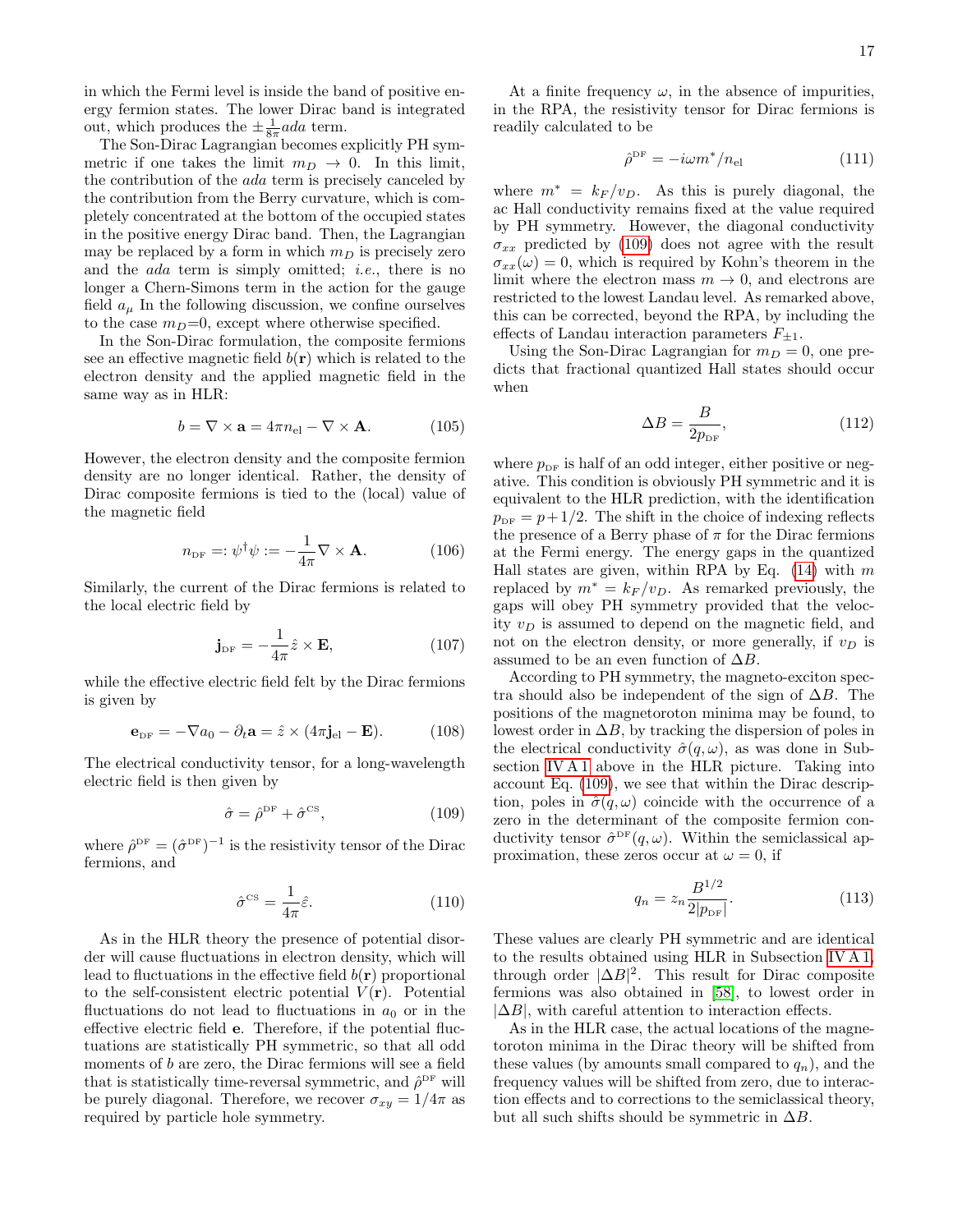Finally, we discuss properties of the Dirac Lagrangian [\(103\)](#page-15-3) in the case where the Dirac mass  $m_D$  is not set equal to zero, so the theory is not explicitly PH symmetric. As was observed by Son[\[1\]](#page-19-1), in the non-relativistic limit, where  $m_D v_D \gg k_F$ , the Dirac action reduces precisely to the HLR action [\(4\)](#page-2-3), after a redefinition of the gauge field,  $(a_{\mu} \rightarrow a_{\mu} + A_{\mu})$ . As we have seen, the HLR theory and the massless Dirac theory give identical results for long-wavelength low-energy properties in the limit of  $\nu = 1/2$ , so that PH symmetry reappears in this case. We find that there is a similar emergent PH symmetry for intermediate values of  $m_D$ . Since the Lagrangian for the Dirac theory with finite  $m_D$  includes a Chern-Simons term identical to that in the HLR theory, the relations between the composite fermion and the electronic response functions are identical in the two theories. The semiclassical theory for the minima of the magnetoroton spectra take the same form as we found in Section [IV](#page-10-0) above, which implies that the spectrum is, again, symmetric in  $\Delta B$ , at least through order  $|\Delta B|^2$ . Similarly, we find that the Hall conductance in the presence of impurities at  $\nu = 1/2$  is fixed at  $1/4\pi$ , at least through order  $(1/l_{\text{cf}})^2$ , under the same conditions that we assumed in the analysis of HLR in Section [III.](#page-4-1)

An apparent difference between HLR and a Dirac theory with finite  $m_D$  is that in the latter case the fermions near the Fermi energy have a non-zero Berry curvature. This Berry curvature is the same as that which results from spin-orbit coupling in a semiconductor, which, as we have remarked, is responsible for side-jump contributions to the anomalous Hall effect in semiconductor models. However, in the limit of scattering wavevectors q much smaller than  $k_F$ , which we have assumed in our analysis, the matrix element for the spin-orbit term is negligible compared to that from the screened impurity potential  $V$  or the effective magnetic field fluctuation  $b$ . Scattering from potential fluctuations with q of order  $k_F$ would depend on renormalized matrix elements whose values are beyond the scope of an effective theory.

In the Dirac theory with finite  $m_D$ , fermions at the Fermi energy will have a Berry phase which is neither zero nor  $\pi$ . In contrast with the Berry curvature, the total Berry phase has no direct effect on the dc Hall conductivity in the presence of impurities, but it does affect the ac Hall conductivity. Just as in HLR, the finite frequency Hall conductivity will deviate from  $1/4\pi$  at order  $\omega^2$ , unless the effect is counteracted by a non-zero Fermi-liquid interaction parameter, whose actual value will depend on details of the original microscopic theory.

### <span id="page-17-0"></span>VI. CONCLUSIONS

We have seen that in the limit of long wavelengths and low frequencies, with  $\nu$  close to 1/2, and in the limit of small disorder potential, the Son-Dirac and HLR theories make identical physical predictions for several key properties, provided that the HLR theory is properly evaluated. Both theories give results for these properties that are consistent with PH symmetry, even at the RPA level. In the Dirac theory, PH symmetry is put in by hand, at the outset, by setting the Dirac mass  $m_D$ equal to zero. In the HLR theory, PH symmetry seems to emerge, asymptotically, in this limit, even though it is not put in at the beginning. Moreover, the PH symmetry seems to emerge even if the bare mass  $m$  is not taken to zero, which would be the condition for electrons to be confined to a single Landau level, where PH symmetry would be exact.

In order to get the correct energy scale for the specific heat or for energy gaps in fractional quantized Hall states close to  $\nu = 1/2$ , at the RPA level, the bare mass m in HLR must be replaced by a renormalized mass  $m^*$ , whose value cannot be obtained within the theory itself. Similarly in the massless Dirac theory, one must use a renormalized value of the Fermi velocity  $v_D$ . After these substitutions are made, however, neither the Dirac theory nor the HLR theory will give the correct response functions to perturbations at a finite frequency, unless one also includes the effects of the Landau interaction parameters  $F_l$ , for  $l = \pm 1$ . In the HLR theory, this correction gives the correct frequency response, dictated by the Galilean invariance of the original model. In the limit  $m \to 0$ , this leads to a conductivity tensor  $\hat{\sigma}(\omega)$  for a spatially uniform electric field that is independent of  $\omega$  and which, therefore, satisfies the requirement that  $\sigma_{xy}(\omega)$ should be independent of frequency by PH symmetry, for electrons confined to the lowest Landau level. If the Landau interaction were omitted, however, an RPA calculation with the renormalized mass would incorrectly give a frequency-dependence to  $\hat{\sigma}$ , which would result in a non-zero correction to  $\sigma_{xy}(\omega)$  at order  $\omega^2$ .

In the Dirac theory, for  $m_D = 0$ , one obtains correctly  $\sigma_{xy}(\omega) = 1/4\pi$  at all frequencies, even at the simple RPA level, because of the explicit built in PH symmetry. However, the diagonal conductance  $\sigma_{xx}(\omega)$  will be incorrect at order  $\omega$ , unless one includes the Landau interaction correction.

We have also investigated the positions of minima in the dispersion curve for magnetorotons, at quantized Hall states of the form  $\nu = p/(2p+1)$ , in the limit of large p, in the absence of impurity scattering. The minima of interest to us occur at wave vectors  $q_n$  that are small compared to  $k_F$ , and at frequencies that are small compared to the energy gap  $\Delta \omega_c = |\Delta B|/m^*$ , where  $\Delta B$ is the deviation of the magnetic field  $B$  from the value corresponding to  $\nu = 1/2$ , at the given electron density. Therefore, the positions of these minima are properly a subject for investigation in a theory that is supposed to be valid in the limit of long wavelengths and low frequencies. We have found that the HLR and Dirac theories give identical values for the location of these minima, consistent with PH symmetry, at least to order  $|\Delta B|^2$ .

It is more difficult to compare predictions of the two theories for correlation functions or response functions at a wave vector q that is not small compared to  $k_F$ , even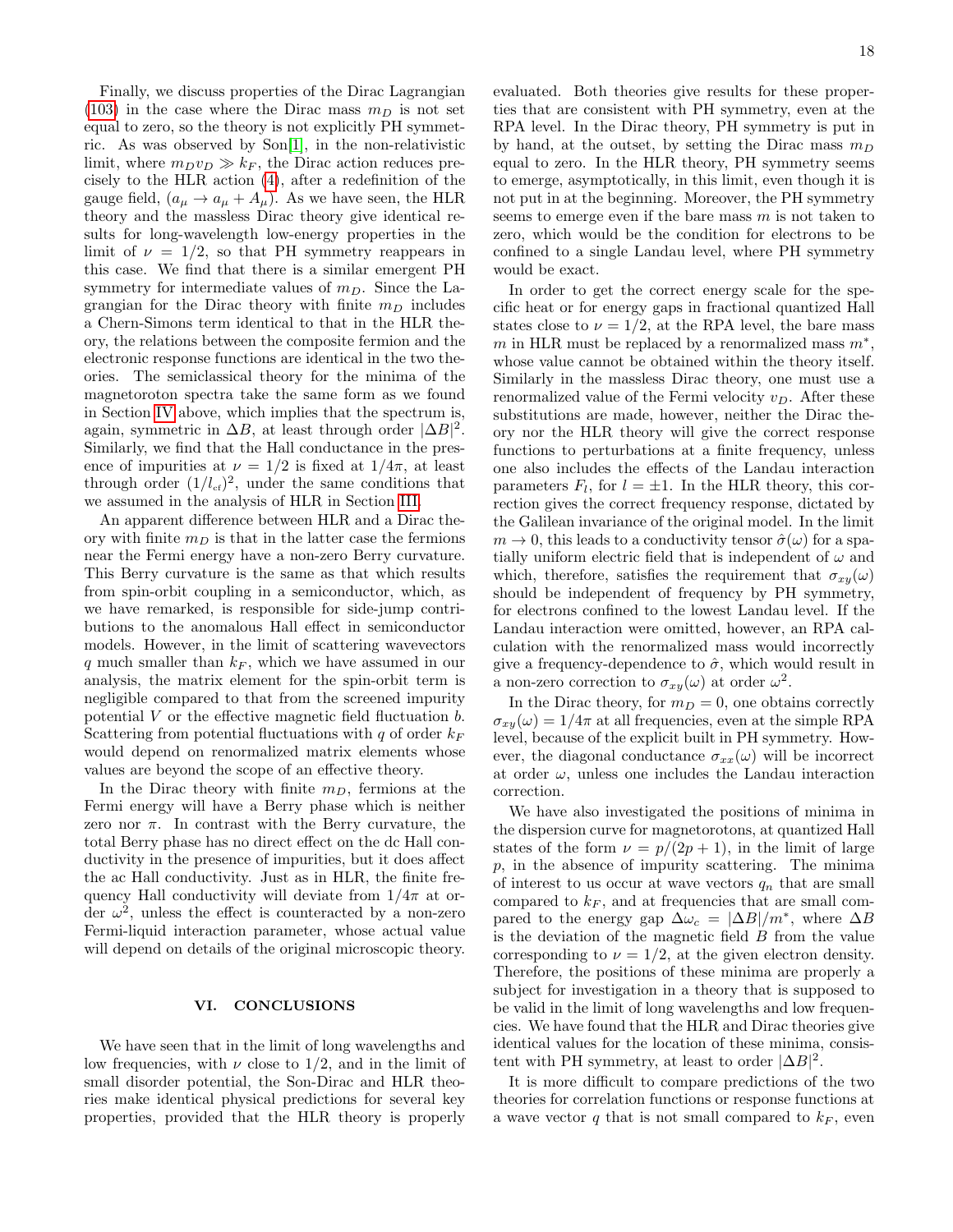if the frequency is arbitrarily small. An important example is the correlation function studied by Geraedts et al. [\[14\]](#page-19-16). The authors introduce an operator  $P(\mathbf{r})$  which is proportional to  $n_{\text{el}}(\mathbf{r})\nabla^2 n_{\text{el}}(\mathbf{r})$ , projected to the lowest Landau level, and they study the correlation function for the Fourier transform,  $\langle P_{-\mathbf{q}}P_{\mathbf{q}}\rangle$ , for q close to  $2k_F$ . According to the Dirac theory, this correlation function should have no observable singularity at  $q = 2k_F$ , because  $P(\mathbf{r})$  is even under PH inversion, and fluctuations in such quantifies should not give rise to backscattering across the Fermi surface at  $q = 2k_F$ . Geraedts et al. have studied this correlation function numerically, for electrons confined to the lowest Landau level at half filling, using density-matrix renormalization group (DMRG) methods, and have found the singularity to be missing, as predicted. By contrast, they do observe a singularity at  $q = 2k_F$ , as expected, in the density correlation function  $\langle n_{\mathbf{-q}}^{\text{el}} n_{\mathbf{q}}^{\text{el}} \rangle$ .

There does not seem to be any obvious reason in HLR theory why  $\langle P_{-q}P_q \rangle$  should be immune from a singularity at  $q = 2k_F$ , even if one imposes the requirement of particle-hole symmetry. However, in order to actually calculate this response function in the HLR theory, one would have to know the correct form of the renormalized vertex that couples  $P_{\mathbf{q}}$  to the composite fermions at  $q = 2k_F$ . It is certainly possible that this quantity will vanish when  $m = 0$ , but at present, we do not have an argument to that effect. Thus, we cannot say that HLR and the Dirac theories make identical predictions for this property, but we can say that there is not a necessary contradiction between the two theories, in so far as the relevant vertices are unknown.

The HLR and Dirac theories can both be extended to describe a situation where the Fermi surface turns out to be unstable to formation of Cooper pairs, with the result that the actual ground state is an incompressible fractional quantized Hall state, with an energy gap. As Son has observed, pairing in the Dirac theory must occur in a channel with even angular momentum, because of the Berry phase associated with the Dirac composite fermions. The three most obvious channels for pairing are then  $l = 0, 2,$  and  $-2$ . The symmetries of the  $l = 2$ and  $l = -2$  state coincide, respectively, with the of the well-known "Pfaffian" and "anti-Pfaffian" states, which are related to each other by PH conjugation[\[33–](#page-20-0)[36\]](#page-20-1). The Dirac theory predicts that these two states should have identical energies, as is indeed required by PH symmetry, in the limit where electrons there are confined to a single Landau level, and there are only two-body interactions among them. Within the HLR theory, the Pfaffian and anti-Pfaffian states would be described by pairing in the channels  $l = 1$  and  $l = -3$  respectively. There is no obvious reason, within the theory, why these two states should have the same energy. However, such a coincidence is perfectly compatible with the theory; it means that for a PH symmetric system, the pairing interaction must be the same in the  $l = 1$  and  $l = -3$ channels. Pairing in the  $l = 0$  channel of the Dirac model would lead to a new PH symmetric quantized Hall state, which Son named the PH-Pfaffian. Such a state would be described in HLR by pairing in the channel  $l = -1$ . There does not seem to be any numerical evidence that such a state would actually be the ground state of any quantum Hall system with realistic parameters. Wang and Chakravarty[\[59\]](#page-20-17) argued that within a particular approximation scheme, the  $l = 0$  pairing appears to be unfavorable in Dirac composite fermi liquid. However, Zucker and Feldman have suggested that the PH-Pfaffian state seems compatible with existing experiments, and the state could have been stabilized by disorder and Landau-level mixing[\[60\]](#page-20-18). (The PH-Pfaffian is equivalent to the "T-Pfaffian" state, which was proposed, independently, in the context of surface states of topological superconductors[\[61\]](#page-20-19).)

In summary, we have found no contradictions between physical predictions of the HLR and Son-Dirac theories for the low-energy properties of a half-filled Landau level. We find that the HLR approach is quite compatible with the existence of particle-hole symmetry, which is required in the case where the bare electron mass is taken to zero. For some properties this symmetry emerges automatically from the HLR theory, while in other cases it may be necessary to properly specify the value of parameters such as the Landau interactions strengths or a renormalized finite-momentum vertex. These results are all consistent with the point of view that the physics described by the particle-hole symmetric Son-Dirac theory is in fact a special case of the HLR theory.

As this manuscript was nearing completion, however, we became aware of recent work by M. Levin and D. T. Son, which asserts that the HLR approach is not able to obtain the correct value for the Hall viscosity at  $\nu = 1/2$ , in the PH symmetric limit[\[62\]](#page-20-20). The Hall viscosity is reflected in a correction to the Hall conductance at nonzero wavevector q, which appears in the limit  $q \to 0$ and  $\omega \to 0$ , with  $\omega \gg qv_F^*$ . Although the Hall viscosity may be very difficult to measure experimentally, this suggests that there are theoretical problems that need to be resolved before we can determine the precise relation between the HLR and Son-Dirac theories. Therefore it is still possible that the two theories may eventually be physically distinct, in which case the difference in their measurable behaviors would be much subtler than previously believed. Of course, even if both theories agree, it remains possible that neither one is correct in all respects.

#### <span id="page-18-0"></span>Acknowledgments

The authors acknowledge stimulating discussions with T. Senthil, S. Raghu, D. T. Son, and D. Mross. We thank Raghu and Son for sending us advanced copies of their respective works. CW is supported by the Harvard Society of Fellows. This work was also supported, in part, by the Microsoft Corporation Station Q, by EPSRC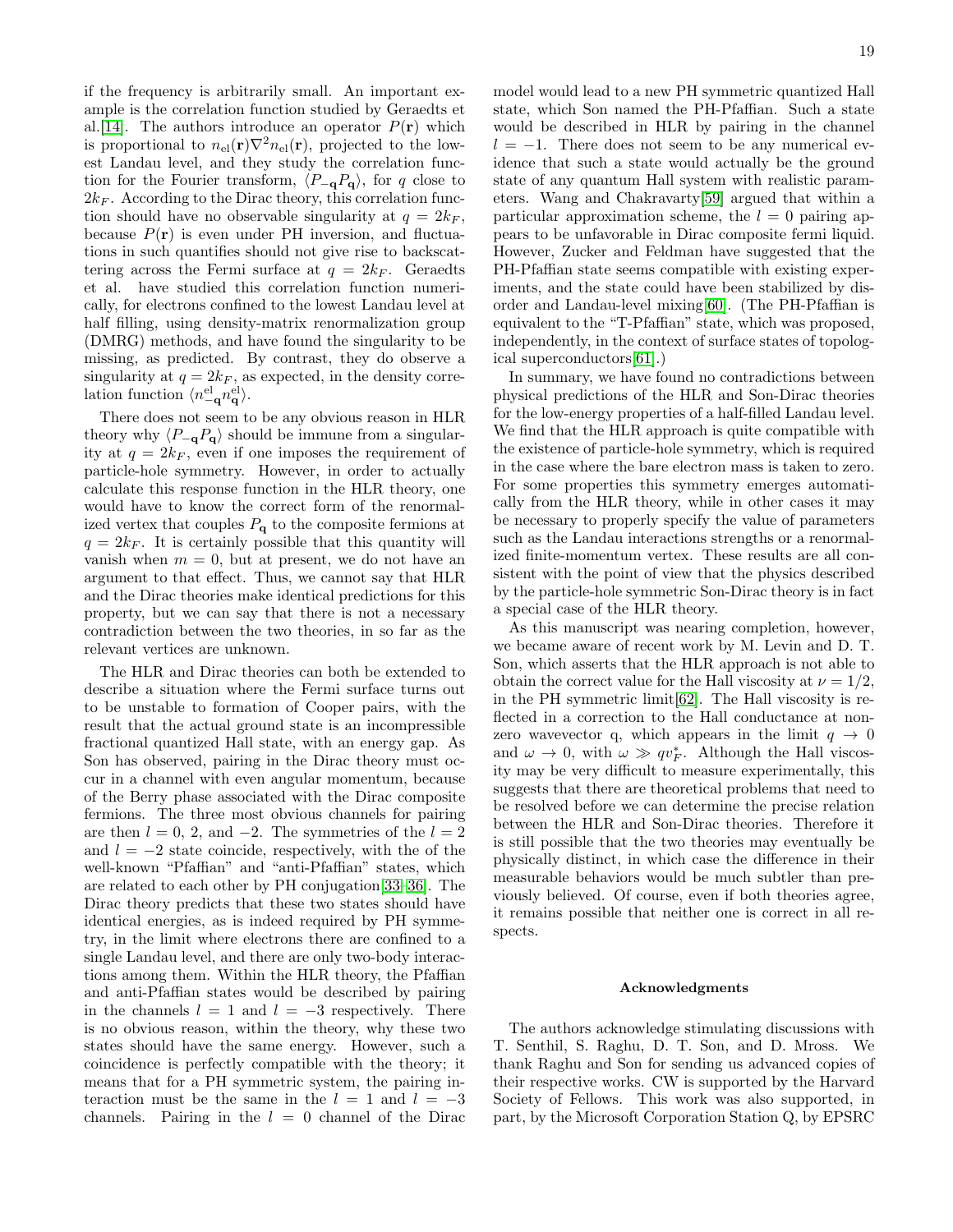Grant no. EP/J017639/1, by the European Research Council under the European Unions Seventh Framework

<span id="page-19-0"></span>Program (FP7/2007-2013) / ERC Project MUNATOP, by the DFG (CRC/Transregio 183, EI 519/7-1), by the Minerva Foundation, and by the U.S.-Israel BSF.

- <span id="page-19-1"></span>[1] Dam Thanh Son, "Is the Composite Fermion a Dirac Particle?" Phys. Rev. X 5[, 031027 \(2015\).](http://dx.doi.org/ 10.1103/PhysRevX.5.031027)
- <span id="page-19-2"></span>[2] B. I. Halperin, Patrick A. Lee, and Nicholas Read, "Theory of the half-filled Landau level," [Phys. Rev. B](http://dx.doi.org/10.1103/PhysRevB.47.7312) 47, [7312–7343 \(1993\).](http://dx.doi.org/10.1103/PhysRevB.47.7312)
- <span id="page-19-3"></span>[3] J. K. Jain, "Composite-fermion approach for the fractional quantum Hall effect," [Phys. Rev. Lett.](http://dx.doi.org/ 10.1103/PhysRevLett.63.199) 63, 199–202 [\(1989\).](http://dx.doi.org/ 10.1103/PhysRevLett.63.199)
- [4] Vadim Kalmeyer and Shou-Cheng Zhang, "Metallic phase of the quantum Hall system at even-denominator filling fractions," Phys. Rev. B 46[, 9889–9892 \(1992\).](http://dx.doi.org/10.1103/PhysRevB.46.9889)
- [5] Ana Lopez and Eduardo Fradkin, "Fractional quantum hall effect and chern-simons gauge theories," [Phys. Rev.](http://dx.doi.org/ 10.1103/PhysRevB.44.5246) B 44[, 5246–5262 \(1991\).](http://dx.doi.org/ 10.1103/PhysRevB.44.5246)
- [6] Martin Greiter and Frank Wilczek, "Exact solutions and the adiabatic heuristic for quantum Hall states," Nuclear Physics B 370, 577–600 (1992).
- [7] B. Rejaei and C. W. J. Beenakker, "Vector-mean-field theory of the fractional quantum Hall effect," [Phys. Rev.](http://dx.doi.org/10.1103/PhysRevB.46.15566) B 46[, 15566–15569 \(1992\).](http://dx.doi.org/10.1103/PhysRevB.46.15566)
- <span id="page-19-21"></span>[8] Yong Baek Kim, Akira Furusaki, Xiao-Gang Wen, and Patrick A. Lee, "Gauge-invariant response functions of fermions coupled to a gauge field," [Phys. Rev. B](http://dx.doi.org/ 10.1103/PhysRevB.50.17917) 50, [17917–17932 \(1994\).](http://dx.doi.org/ 10.1103/PhysRevB.50.17917)
- <span id="page-19-22"></span>[9] B. L. Altshuler, L. B. Ioffe, and A. J. Millis, "Low-energy properties of fermions with singular interactions," [Phys.](http://dx.doi.org/ 10.1103/PhysRevB.50.14048) Rev. B 50[, 14048–14064 \(1994\).](http://dx.doi.org/ 10.1103/PhysRevB.50.14048)
- <span id="page-19-20"></span>[10] S. H. Simon and B. I. Halperin, "Finite-wave-vector electromagnetic response of fractional quantized Hall states," Phys. Rev. B 48[, 17368–17387 \(1993\),](http://dx.doi.org/10.1103/PhysRevB.48.17368) [cond](http://arxiv.org/abs/cond-mat/9307048)[mat/9307048.](http://arxiv.org/abs/cond-mat/9307048)
- <span id="page-19-4"></span>[11] Ady Stern and Bertrand I. Halperin, "Singularities in the Fermi-liquid description of a partially filled Landau level and the energy gaps of fractional quantum Hall states," Phys. Rev. B 52[, 5890–5906 \(1995\).](http://dx.doi.org/ 10.1103/PhysRevB.52.5890)
- <span id="page-19-5"></span>[12] M. A. Metlitski and A. Vishwanath, "Particle-vortex duality of 2d Dirac fermion from electric-magnetic duality of 3d topological insulators," ArXiv e-prints (2015), [arXiv:1505.05142 \[cond-mat.str-el\].](http://arxiv.org/abs/1505.05142)
- <span id="page-19-24"></span>[13] Chong Wang and T. Senthil, "Half-filled Landau level, topological insulator surfaces, and three-dimensional quantum spin liquids," Phys. Rev. B 93[, 085110 \(2016\).](http://dx.doi.org/10.1103/PhysRevB.93.085110)
- <span id="page-19-16"></span>[14] S. D. Geraedts, M. P. Zaletel, R. S. K. Mong, M. A. Metlitski, A. Vishwanath, and O. I. Motrunich, "The half-filled Landau level: The case for Dirac composite fermions," Science 352[, 197–201 \(2016\),](http://dx.doi.org/10.1126/science.aad4302) [arXiv:1508.04140 \[cond-mat.str-el\].](http://arxiv.org/abs/1508.04140)
- [15] Ganpathy Murthy and R. Shankar,  $\omega = \frac{1}{2}$  Landau level: Half-empty versus half-full," [Phys. Rev. B](http://dx.doi.org/10.1103/PhysRevB.93.085405) 93, 085405 [\(2016\).](http://dx.doi.org/10.1103/PhysRevB.93.085405)
- <span id="page-19-6"></span>[16] C. Wang and T. Senthil, "Composite Fermi liquids in the lowest Landau level," Phys. Rev. B 94[, 245107 \(2016\),](http://dx.doi.org/ 10.1103/PhysRevB.94.245107) [arXiv:1604.06807 \[cond-mat.str-el\].](http://arxiv.org/abs/1604.06807)
- <span id="page-19-7"></span>[17] David F. Mross, Andrew Essin, and Jason Alicea, "Composite Dirac Liquids: Parent States for Symmetric Surface Topological Order," Phys. Rev. X 5[, 011011 \(2015\).](http://dx.doi.org/10.1103/PhysRevX.5.011011)
- <span id="page-19-8"></span>[18] Chong Wang and T. Senthil, "Dual Dirac Liquid on the Surface of the Electron Topological Insulator," [Phys.](http://dx.doi.org/ 10.1103/PhysRevX.5.041031) Rev. X 5[, 041031 \(2015\).](http://dx.doi.org/ 10.1103/PhysRevX.5.041031)
- <span id="page-19-9"></span>[19] C. Wang and T. Senthil, "Time-Reversal Symmetric  $U(1)$ Quantum Spin Liquids," [Physical Review X](http://dx.doi.org/ 10.1103/PhysRevX.6.011034) 6, 011034 [\(2016\),](http://dx.doi.org/ 10.1103/PhysRevX.6.011034) [arXiv:1505.03520 \[cond-mat.str-el\].](http://arxiv.org/abs/1505.03520)
- <span id="page-19-10"></span>[20] M. A. Metlitski, "S-duality of  $u(1)$  gauge theory with  $\theta = \pi$  on non-orientable manifolds: Applications to topological insulators and superconductors," ArXiv e-prints (2015), [arXiv:1510.05663 \[hep-th\].](http://arxiv.org/abs/1510.05663)
- <span id="page-19-11"></span>[21] D. F. Mross, J. Alicea, and O. I. Motrunich, "Explicit Derivation of Duality between a Free Dirac Cone and Quantum Electrodynamics in  $(2 +1)$  Dimensions," [Physical Review Letters](http://dx.doi.org/10.1103/PhysRevLett.117.016802) 117, 016802 (2016), [arXiv:1510.08455 \[cond-mat.str-el\].](http://arxiv.org/abs/1510.08455)
- [22] N. Seiberg, T. Senthil, C. Wang, and E. Witten, "A duality web in  $2 + 1$  dimensions and condensed matter physics," [Annals of Physics](http://dx.doi.org/ 10.1016/j.aop.2016.08.007) 374, 395–433 (2016), [arXiv:1606.01989 \[hep-th\].](http://arxiv.org/abs/1606.01989)
- [23] A. Karch and D. Tong, "Particle-Vortex Duality from 3D Bosonization," [Physical Review X](http://dx.doi.org/10.1103/PhysRevX.6.031043) 6, 031043 (2016), [arXiv:1606.01893 \[hep-th\].](http://arxiv.org/abs/1606.01893)
- [24] J. Murugan and H. Nastase, "Particle-vortex duality in topological insulators and superconductors," ArXiv eprints (2016), [arXiv:1606.01912 \[hep-th\].](http://arxiv.org/abs/1606.01912)
- <span id="page-19-12"></span>[25] S. Kachru, M. Mulligan, G. Torroba, and H. Wang, "Bosonization and mirror symmetry," [Phys. Rev. D](http://dx.doi.org/10.1103/PhysRevD.94.085009) 94, [085009 \(2016\),](http://dx.doi.org/10.1103/PhysRevD.94.085009) [arXiv:1608.05077 \[hep-th\].](http://arxiv.org/abs/1608.05077)
- <span id="page-19-13"></span>[26] S. M. Girvin, "Particle-hole symmetry in the anomalous quantum Hall effect," [Phys. Rev. B](http://dx.doi.org/ 10.1103/PhysRevB.29.6012) 29, 6012–6014 [\(1984\).](http://dx.doi.org/ 10.1103/PhysRevB.29.6012)
- <span id="page-19-14"></span>[27] E. H. Rezayi and F. D. M. Haldane, "Incompressible Paired Hall State, Stripe Order, and the Composite Fermion Liquid Phase in Half-Filled Landau Levels," Phys. Rev. Lett. 84[, 4685–4688 \(2000\).](http://dx.doi.org/10.1103/PhysRevLett.84.4685)
- <span id="page-19-15"></span>[28] A. C. Balram and J. K. Jain, "Nature of composite fermions and the role of particle-hole symmetry: A microscopic account," Phys. Rev. B 93[, 235152 \(2016\),](http://dx.doi.org/10.1103/PhysRevB.93.235152) [arXiv:1604.03911 \[cond-mat.str-el\].](http://arxiv.org/abs/1604.03911)
- <span id="page-19-17"></span>[29] S. A. Kivelson, D-H. Lee, Y. Krotov, and J. Gan, "Composite-fermion hall conductance at  $\nu = 1/2$ ," [Phys.](http://dx.doi.org/10.1103/PhysRevB.55.15552) Rev. B 55[, 15552–15561 \(1997\).](http://dx.doi.org/10.1103/PhysRevB.55.15552)
- <span id="page-19-18"></span>[30] M. Barkeshli, M. Mulligan, and M. P. A. Fisher, "Particle-hole symmetry and the composite Fermi liquid," Phys. Rev. B 92[, 165125 \(2015\),](http://dx.doi.org/ 10.1103/PhysRevB.92.165125) [arXiv:1502.05404](http://arxiv.org/abs/1502.05404) [\[cond-mat.str-el\].](http://arxiv.org/abs/1502.05404)
- <span id="page-19-19"></span>[31] A. C. Potter, M. Serbyn, and A. Vishwanath, "Thermoelectric Transport Signatures of Dirac Composite Fermions in the Half-Filled Landau Level," [Physical](http://dx.doi.org/10.1103/PhysRevX.6.031026) Review X 6[, 031026 \(2016\),](http://dx.doi.org/10.1103/PhysRevX.6.031026) [arXiv:1512.06852 \[cond](http://arxiv.org/abs/1512.06852)[mat.str-el\].](http://arxiv.org/abs/1512.06852)
- <span id="page-19-23"></span>[32] R. Willett, J. P. Eisenstein, H. L. Störmer, D. C. Tsui, A. C. Gossard, and J. H. English, "Observation of an even-denominator quantum number in the fractional quantum Hall effect," [Phys. Rev. Lett.](http://dx.doi.org/10.1103/PhysRevLett.59.1776) 59, 1776–1779 [\(1987\).](http://dx.doi.org/10.1103/PhysRevLett.59.1776)